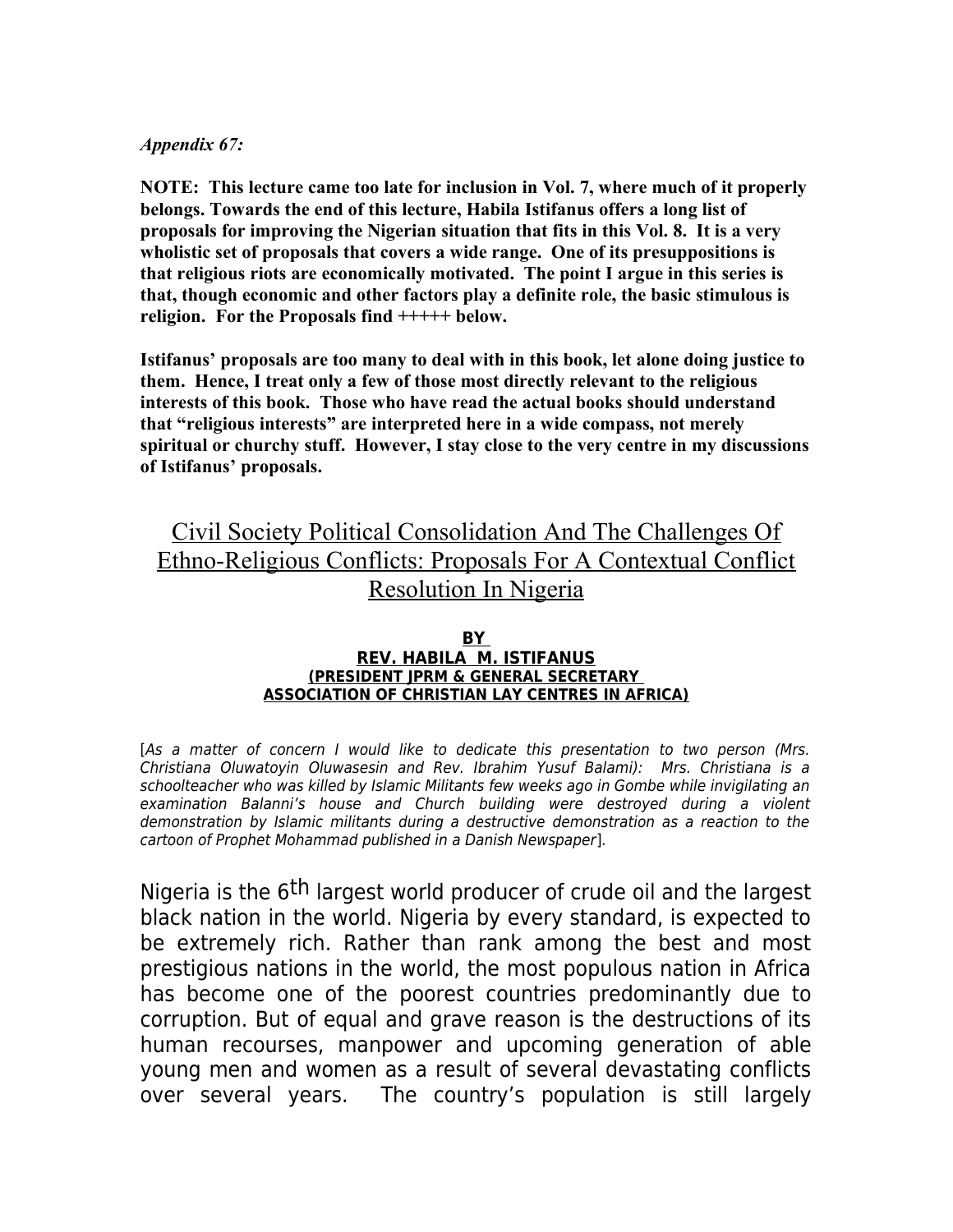uneducated living in very deplorable health conditions. It is no exaggeration that more than 70% of the population has not had any formal education. The World Health Organization (WHO) in a recent research result, said that the average life expectancy of the average Nigerian is 45 years. Otonti Nduka has observed that the incidence of poverty in Nigeria has, rather than improved, increased from 28.1% in 1980 – 20% in 1997".

Nigeria is a multi-cultural, multi-ethnic and multi-religious country. Rather than having strength in its diversity, this uniquely multi tribal country has experienced the most deadly, complicated multiethnic and multi-religious violence arguably only after Rwanda and Sudan in Africa, considering the destruction of lives and property over the past twenty or more years.

The Participation of Civil Society in Nations Building The issue of civil society contributing towards nation building is as expedient as the task enormous. One major problem in this area in Nigeria is the fact that successive Governments view the full participation of Civil Society in the democratization of the country with great suspicion. Many civil organizations in Nigeria have contributed so much to the well being of so many people and communities during dictatorship regimes in Nigeria, but whether that has made much sense to successive governments in Nigeria is another thing. I dare say that Civil Societies were in the forefront in the ouster of dictatorial governance in Nigeria. I dare say that in my opinion, the role civil society are currently playing in restructuring the society for strategic development, in Nigeria, are superficial. The concreteness is not there. NGOs, CBOs, FBOs etc. must be taken on board with all sense of seriousness and commitment and their efforts respected and lauded. In some Northern states in Nigeria, particularly where I come from; NGOs are not respected as civil organizations and so their views are rarely considered for anything. The Governments in most of these states see NGO and civil organizations as competitors. If they have their way they will crushed any NGO.

Opinion leaders are of the opinion that most conflicts in Nigeria are essentially the manifestations of poverty and social frustrations.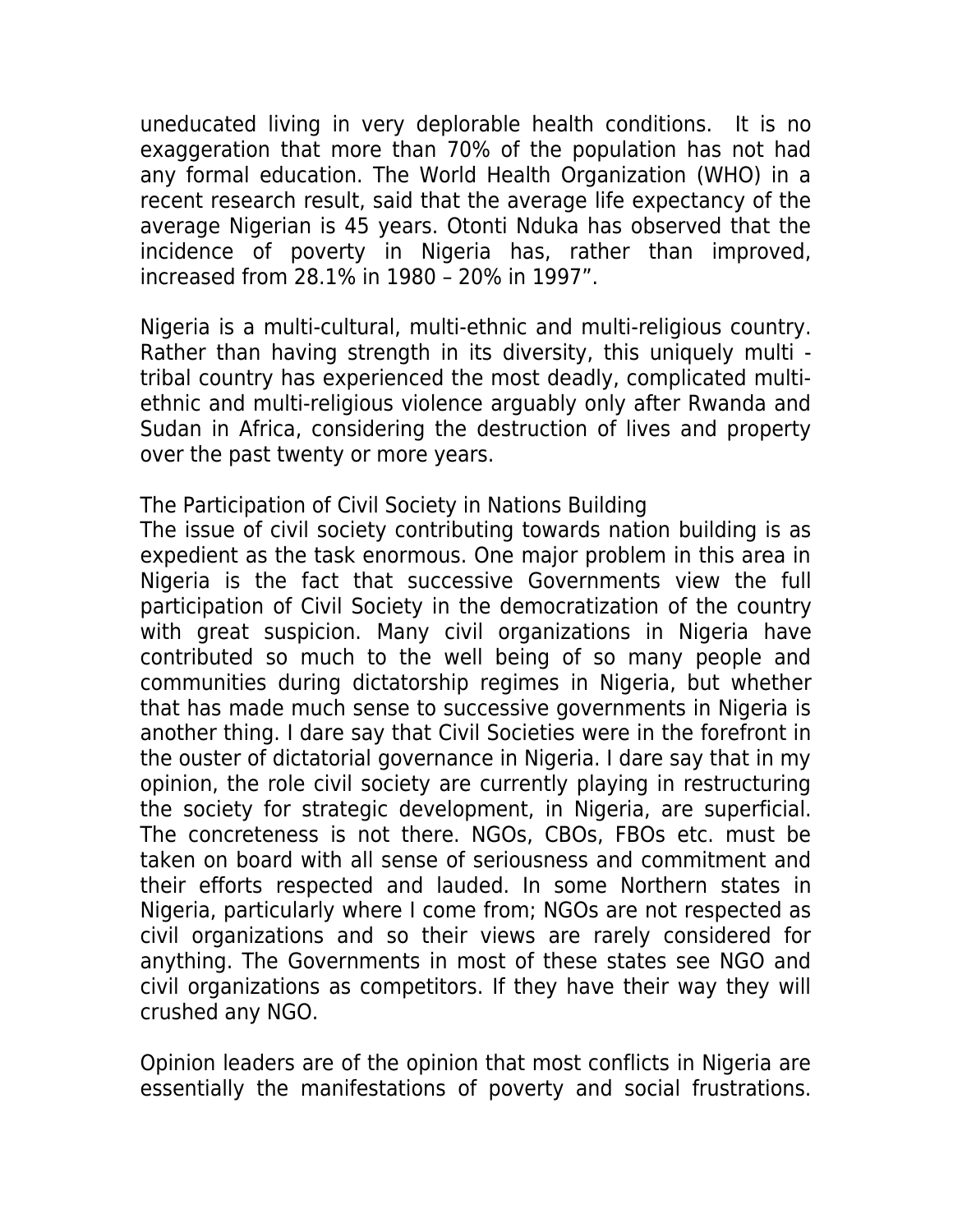This is considering the number of conflicts and dimensions these conflicts have taken. Ustaz Ashafa and Evang. Wuye in their submission on the Nigeria situation acknowledge the fact that even though some conflicts that erupted in Nigeria are not of religious nature; they quickly and easily take religious dimension because of the strong ties and affinity to religion by the people.

# **Government official efforts to resolve major conflicts in Nigeria**

I would like to acknowledge some efforts by successive Governments in Nigeria, to resolve some major conflicts in order to bring about peace, stability and unity: The creation of States and Local governments, was with the intention of satisfying different interest groups, especially agitating ethnic/tribal groups. The Federal character commission was established to ensure fairness and balance the issue of employments/appointments to all in Nigeria. The National Youth Service Corps (NYSC) was intended to bring about true integration and national unity. This is expected to guarantee stability. The introduction of Federal unity schools is another effort to integrate the country and to promote tolerance and understanding of various cultures especially among youths. The adoption of various formula of revenue allocation was to reduce tension and gain national acceptability especially in the revenue allocation. In power sharing and the introduction of the multi-party democracy rather than the imposition of two party system, the numerous constitutional conferences organized,even the various forms of military rule, as well as the relocation of the federal capital from Lagos to Abuja have contributed to certain extent in bringing about unity and peace, but it appears all these have generally failed to change the Nigerian situation as expected. Probably it has been operating artificially. The crux of the issue have not been addressed, politically, socially and economically.

\*\*\*\*\*A religious affairs advisory committee was set up by the Federal Government to advice the Federal government on how to go about religious matters, especially in resolving religious conflicts. This committee has remained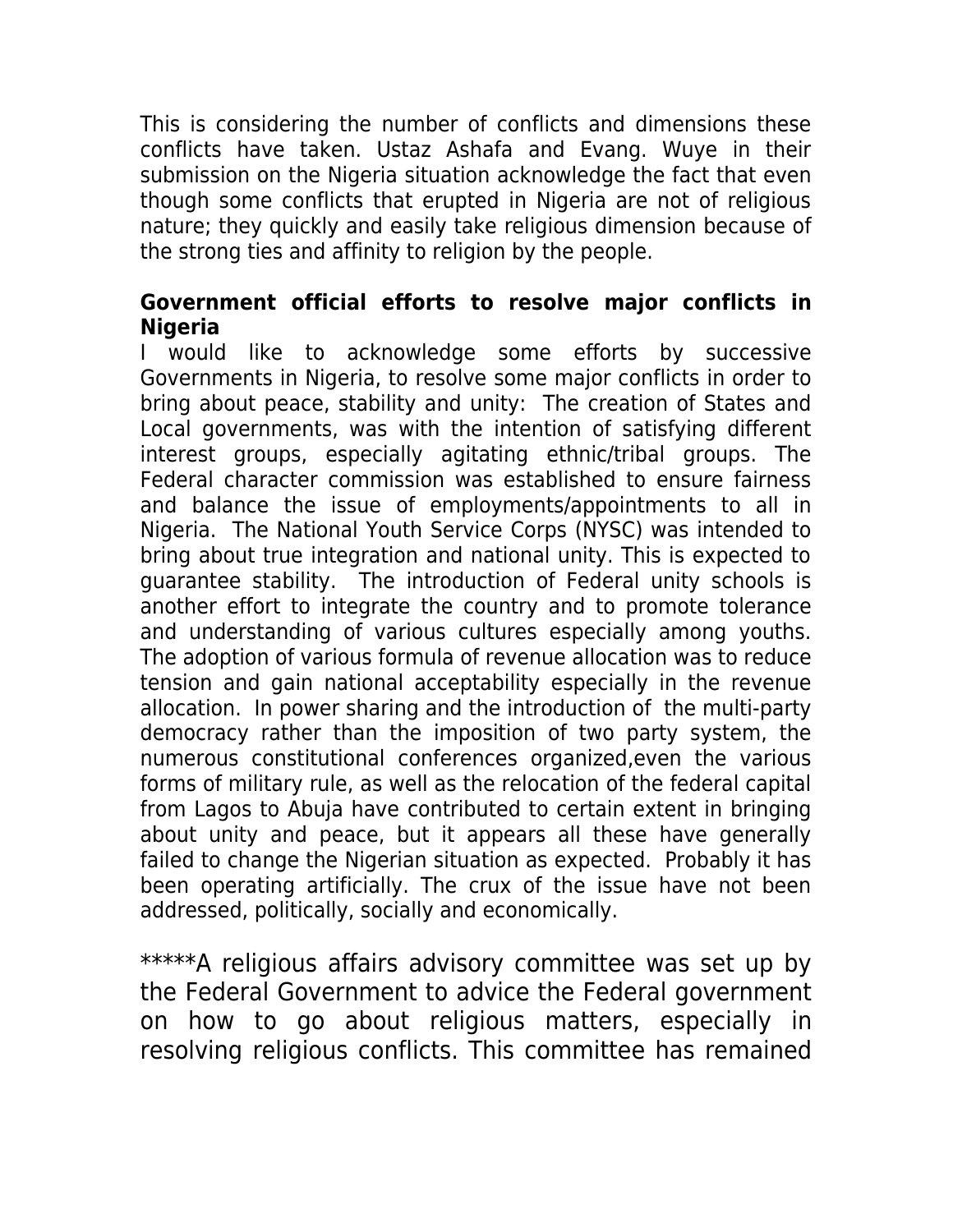just a name. It has been incapacitated by lack of funding and lack of supporting laws that will make it effective.

# **The Causes of the conflicts in Nigeria**

I would like to start by taking a look two presentations on Muslim/Christian dialogue on peace in Jos in two separate statements:

# **The Christian puts it this way:**

"Jesus fought no wars, conquered no earthly kingdoms, commanded no army, yet he rules in the hearts of millions of men and women by his offer of love, reconciliation and peace with God, --- Jesus is the epitome of peace --- Jesus is the prince of peace. Jesus never commanded his followers to go to war for any reason; to the Christians therefore no war is holy if it involves bloodshed."

# **The Muslim puts it this way:**

"Peace is indeed the most indispensable principle, which Islam deeply plants in the minds of Muslims; peace therefore became part of their nature. The 'word Islam is peace', "--- Islam attach great importance to this value "peace" and that it forms an integral part of the Islamic belief system".

That is what Christians and Muslims always voice out in the public whenever they are invited to speak on the position of their respective religions on violence in the country. However they still fight and kill one another, destroy properties and displace innocent people! The conclusion of Rev. G. Okezie is that, "war and riots are indication that people are acting according to the wickedness of their evil hearts and not according to the will of the God of peace". This leaves us with no much to say, except that persons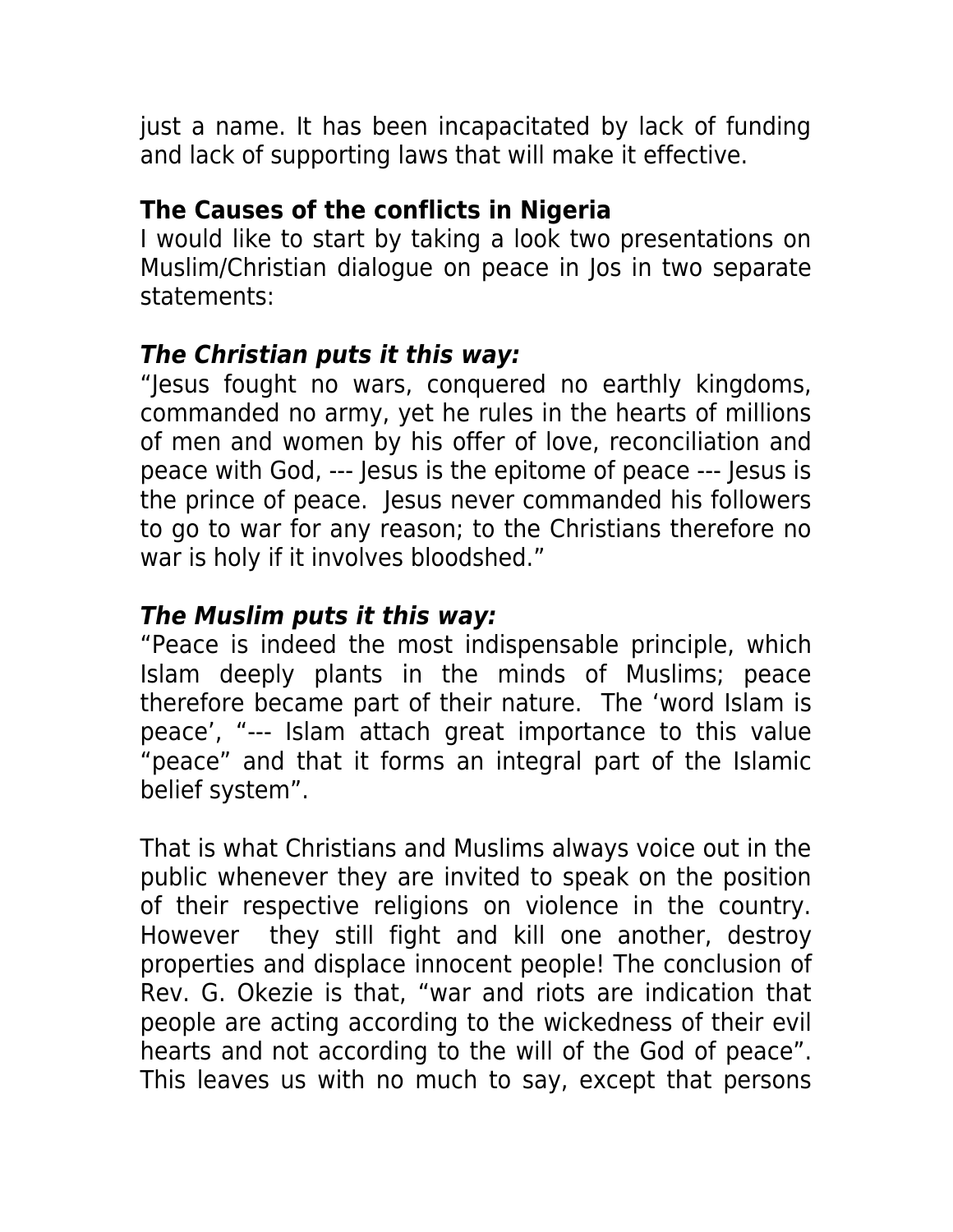who therefore utters violent or provocative and inciting words in the name of propagating religion must be arrested dealt with according to the law. This is because we should not see the person as either a Christian or a Muslim. Other wise, we will have to go back to the drawing board to study all over again what the religions in Nigeria really mean by peace and where do they get the meaning.

One major factor that has made conflict persist in Nigeria is the fact that governments in Nigeria-both states and federal- despite "official efforts" to control situation have failed. The governments have, by commission and omission, made Nigeria a fertile ground for breeding of all types of conflicts. One writer has observed that the Nigeria government has never had the courage, and the political will, to punish perpetrators of such deadly conflicts. It is observed that the Nigerian Governments have always been intimidated by powerful individuals in Northern Nigeria, and as a result the federal government never challenged most of the religious riots in Northern Nigeria and no serious attempt is made to bring the people to justice. "Nigerian leaders are so much intimidated by the Northern Nigeria. In fact it was becoming too clear that in Nigeria, for every Government that wants to survive and live well, **'the fear of Kaduna Mafia is the beginning of wisdom**'. Many people in Nigeria have made the observation that whenever there is religious violence, the presidency does nothing, the president either remain silent over it or make a passive statement; unlike in the Niger Delta where he promptly responded with military dispatch. Obasanjo for example; is mostly criticized for his silence over quite a number of religious issues and religious crisis, results of which has always been other outbreak of terrible violence. The president was openly condemned for his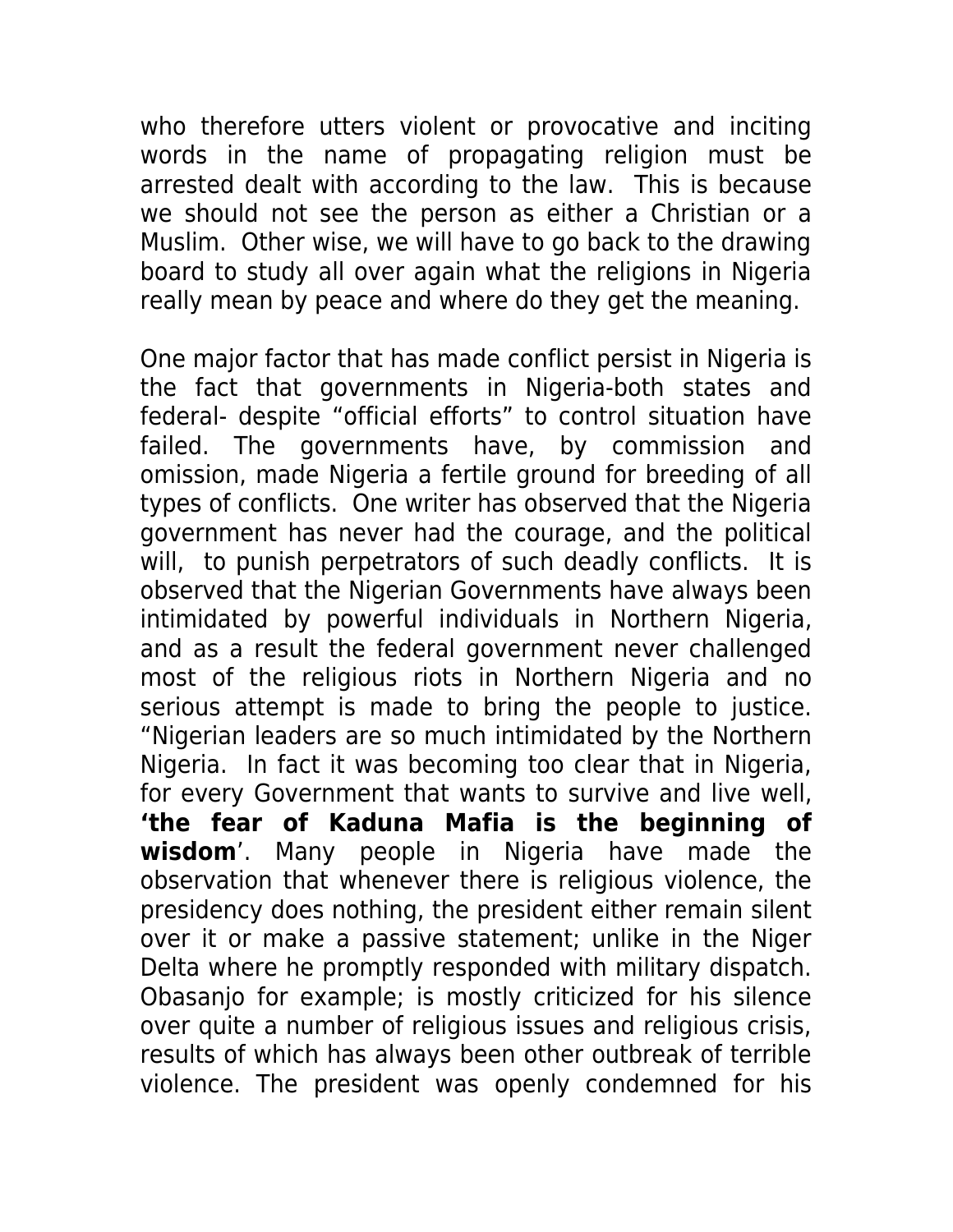nonchalance at the adoption of sharia in some states in Northern Nigeria. On the adoption of sharia when Obasanjo was informed and advised of what consequent it might hold for the future and the stability of the Country, he was quoted as simply saying, "Sharia will die a natural death".

What is quite amazing is that even as we speak today, you go to the street in major northern towns and you are faced with the irresponsible attitude of those who take joy in provocative preaching in Nigeria, and the unconcern attitude of the people towards that, people that are suppose to stop such happenings do nothing. Such attitudes give room for the youths to think it is okay to attack other people and their beliefs.

The provocative and unguarded public utterances, which are not curtailed or stopped by the government, have been serious threats to peaceful coexistence in Nigeria. But who is monitoring? the government is busy fighting perceived opponents and the Religious leaders are busy making converts while turning themselves into political pressure groups and power brokers for egotistical and personal aggrandizement . The government and the Religious leaders remain adamant because of the fear of becoming unpopular or loosing the people behind them. People they use as bargaining chips. Everybody is afraid to say anything unfavorable to his/her religion even if it is the bitter truth.

The attitude of religious groups on certain issues of national interest is one aspect of the problem. an example is the Miss World Contest that was to be hosted by Nigeria. The reaction of Islamic Militants brought a lot of havoc and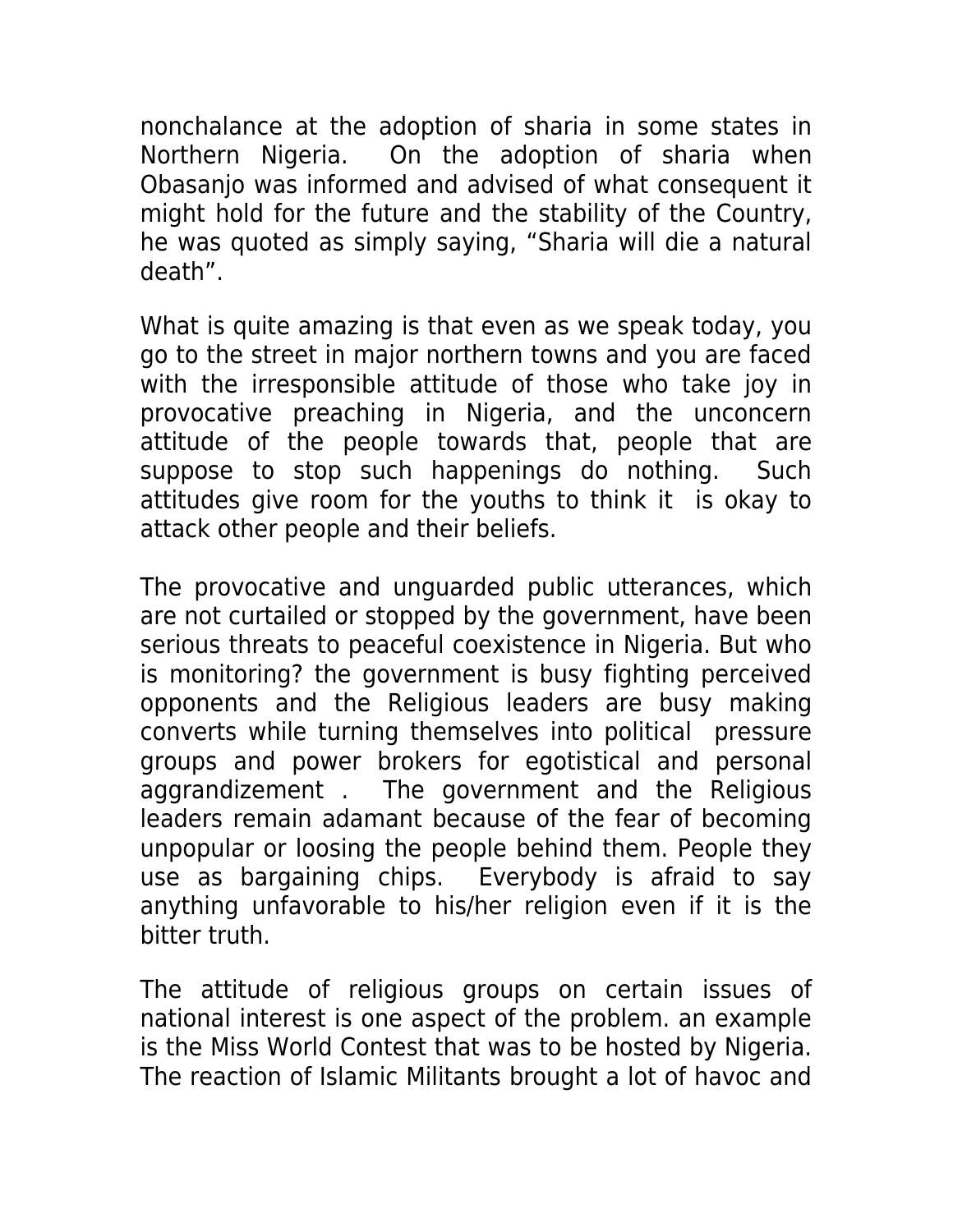loses to the Country. The government was indecisive. This has given room to a state of anarchy and as a result religious militants are growing into an untouchable scary monsters.

 The Jos crises for example wouldn't have degenerated into a deplorable situation if the government was not weak and unable to take a firm decisive action. The government was clearly afraid of the perpetrators. We were attacked in our neighborhood during the last Jos religious upheavals. We had to come out together, men in the area in a joint action to defend our properties. With only sticks in our hands we were able to chase the militants away.

The issue of Islamic **Fatwa (**which is a global problem) is the commissioning of people, just anyone, to kill. particularly to kill the perceived enemy both real and imagined. In this case a 'contract' is placed on any one that offends the Islamic faith (like desecration) so that anyone who kills the person on whom fatwa is pronounced, is rewarded.

The general attitude of Muslims towards Arabic writing in Nigeria is a problem: religious or non religious. Muslims treat any writing in Arabic as sacred and the scholars in Nigeria have not been able to educate the public (especially the vulnerable youths) that Arabic is also a language which is spoken by anybody and could be learnt by any person as a language of communication. In Nigeria, ignorance plays a great role here. Imagine you are in a village in Nigeria and happen to receive a note written in Arabic by a friend which has nothing to do with the Qur'an. If after reading the note is you decide to throw it away, in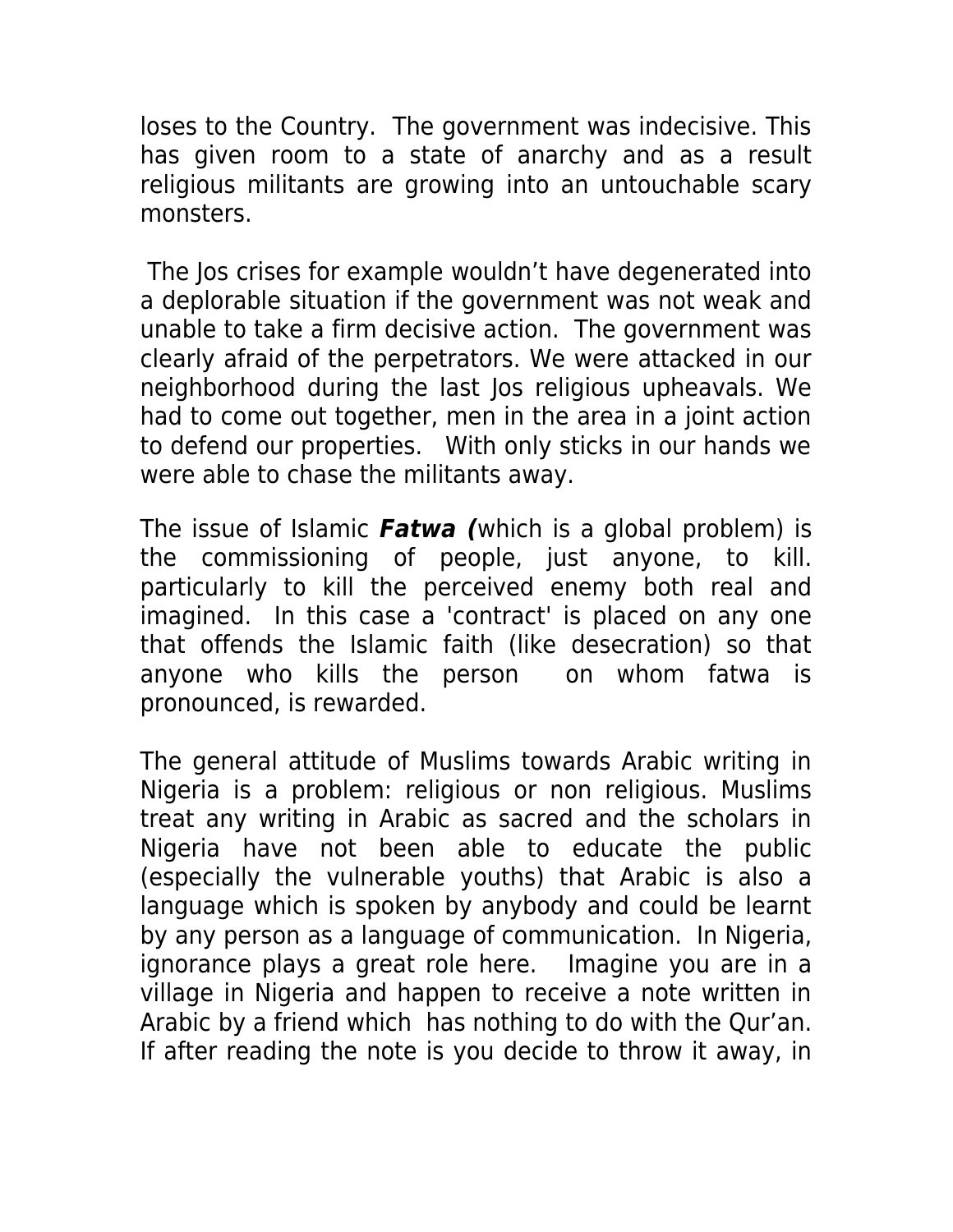reaction in an illiterate community you can be sure of getting thorough beatings, if you escape with your life.

Over the years Religion and its conflicts have become no go areas. These have been delicate points to discuss. This problem is both at the local and national levels . There has never been any successful discussion on religious matters by constitutional conference or National Assembly for the fear of peoples' reaction. There were some attempts but it has never been successful in Nigeria. The few attempted talks were very tense, characterized by walk outs or outright fighting. This is a serious area of concern to start with. How the country is going to overcome this it is not yet known.

A good observation has been made; that undemocratic political structures, coupled with the quest by leaders to suppress oppositions, involving the use of police to repress or coerce the people, and the unnecessary use of force to suppress socioeconomic discontents among people, contribute very much to violent conflicts.

The demands of globalization and its total disregards for humanity; spiritual, moral and social has unconceivable effects on the people. Its major concern is on profit making and this is clear of the activities of trans-national and multinational corporations. In Nigeria, what we may see is multinationals taking over huge expanse of land, ignoring the issue of pollution and safety requirements and generally neglecting their social responsibilities to the communities where they operate. Plateau State, Niger Delta are practical examples. Looking at the mining activities of foreign companies in the past, the beautiful landscape of Jos has remain terribly devastated, and it has generated much problems and conflicts for the communities as they now often fight over scarce farm lands.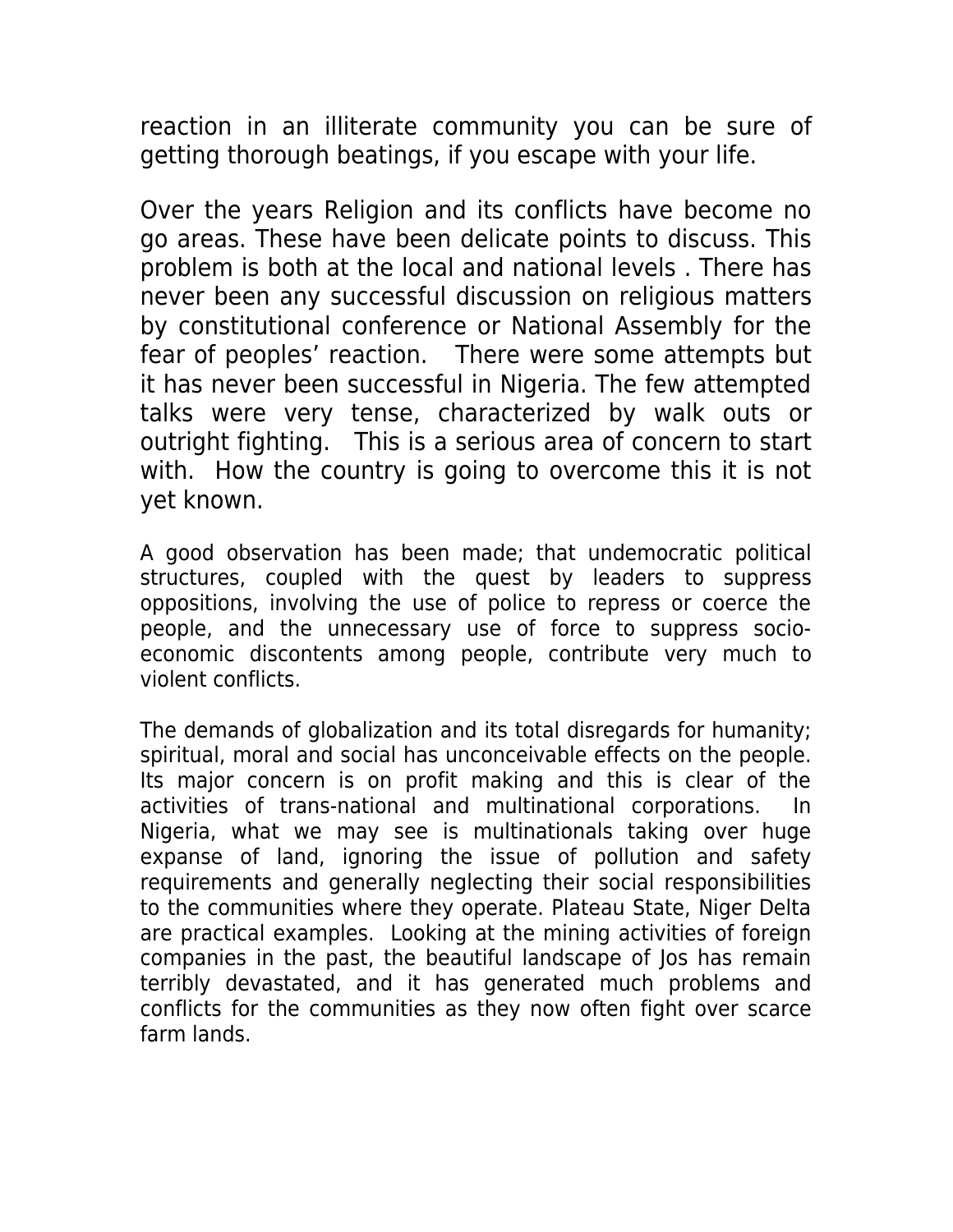According to some findings; the unbalanced world economic system is responsible for more than 60% of the African tumultuous situation. And unless the so called world powers decides to change things – Africa will continue to experience poverty and perpetual conflicts. A report of a conference on Nigeria's debt situation mention, as one of the main root causes of crisis in Nigeria, the following:

'An unjust international financial system may continue to create tension and more

unforeseen conflicts'.

Presently, there is the continuous impoverishment of the people through the abuse and mis management of local government allocations and resources, and this is so constitutionally structured. I am afraid this will continue to be one major cause of civil unrest fullness and youth restiveness at the local government level. Having being a Local Government Chairman for three years, I have experienced that personally. I am speaking from experience. The former President of Association of Local Governments of Nigeria (ALGON), Late Joseph Jela in 2000, presenting his welcome address during one of the Local Government workshops in Nigeria, clearly confirmed this abuse. I quote him here verbatim; "In our brief stay in office, we discovered that the existing local government system in the country was greatly abused; its voice was muzzled and its plans scuttled." Jela went on and accused the States for making Local Government unsuitable for desired growth.

\*\*\*\*\*Nigeria's government is aware that in most of the states, especially where worst scenario of conflicts has been experienced; more than 70% of the people are complete illiterates (literally they have not been to any school). The people t this level completely depend on what they are told or preached to, and since most Nigerians claim to be people of high penchant for religion they can quickly act irrationally on issues of religious sentiments. They are gullible and can act barbarically can cause destruction of the unimaginable type at any little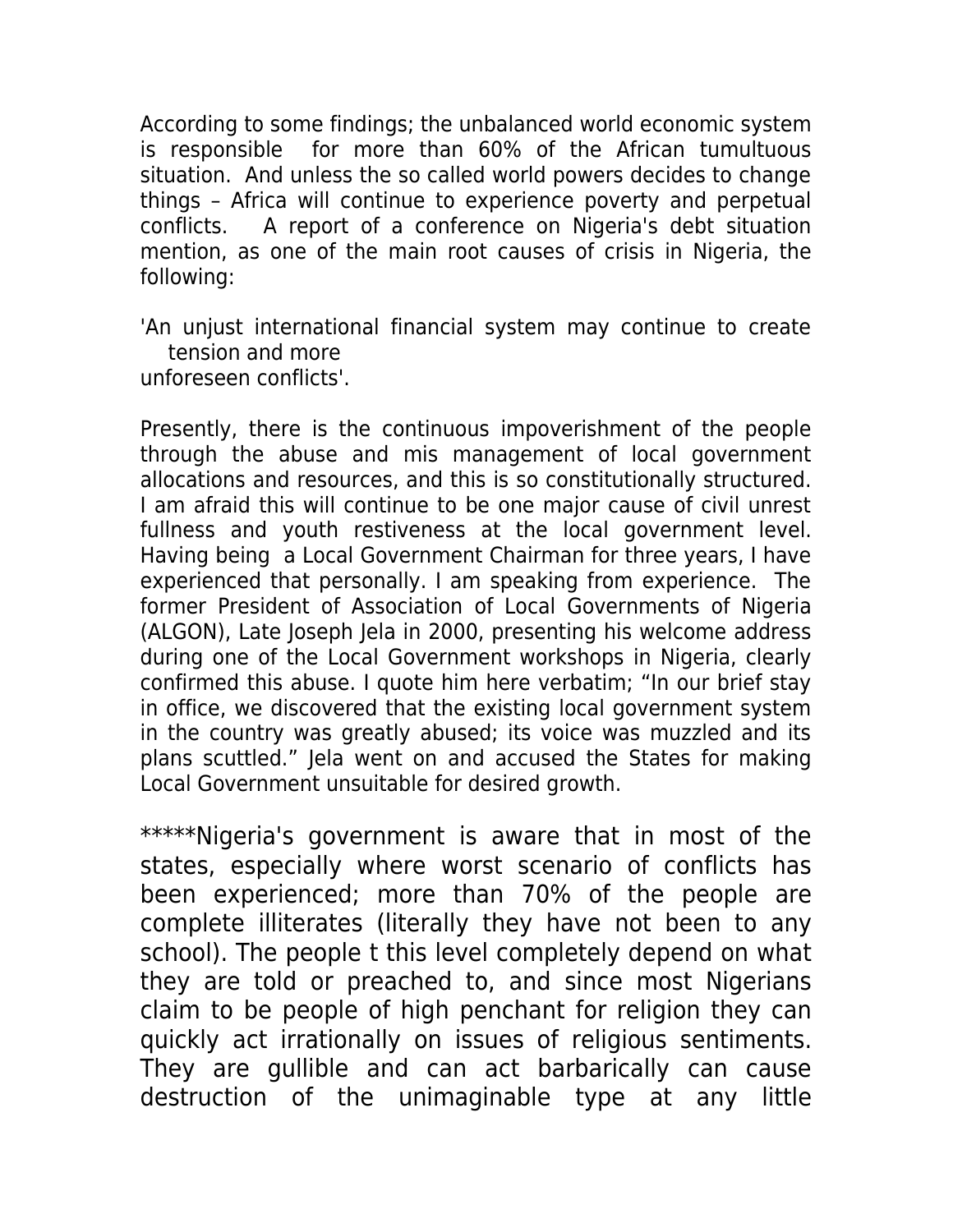provocation without caring to substantiate any issue. Many selfish politicians and some disgruntled individuals have taken undue advantage of this volatile situation.

# **The "Practice of Religion" in Nigeria is one major problem**:

The practice of religion in Nigeria is something completely different from what we might observe in other parts of the world. There is a very strange mode of religious worship that is emerging everyday in Nigeria. I appreciate the total commitment and expression of faith with which Nigerians devout to religion. But this dogmatic zeal has been hijacked and manipulated by dubious religious and opinion leaders. The situation is compounded by the fact that there is wide spread of reckless and irresponsible fanatic behavior which could only be best described as psychic religious madness, or outright terrorism hiding behind a kind of disorganized empty pietism in the sphere of religious worship in the Country.

 We have experienced, in Nigeria, the paradoxical display of religious zeal which most of the time has resulted not in the spiritual development or uplftment of the people but in miseries and regrets for many followers.

The inappropriate competition that exists between Christians and Muslims in Nigeria has created confusion in the hearts of many to-be-convert. Some of them now would rather welcome the desire to identify with African traditional religion. It appears wicked people who want to create instability for their cynical reasons hide under the umbrella of religious practice.

Our mode of worship is prone to violence; the worshipers themselves cannot seem see that either Christian or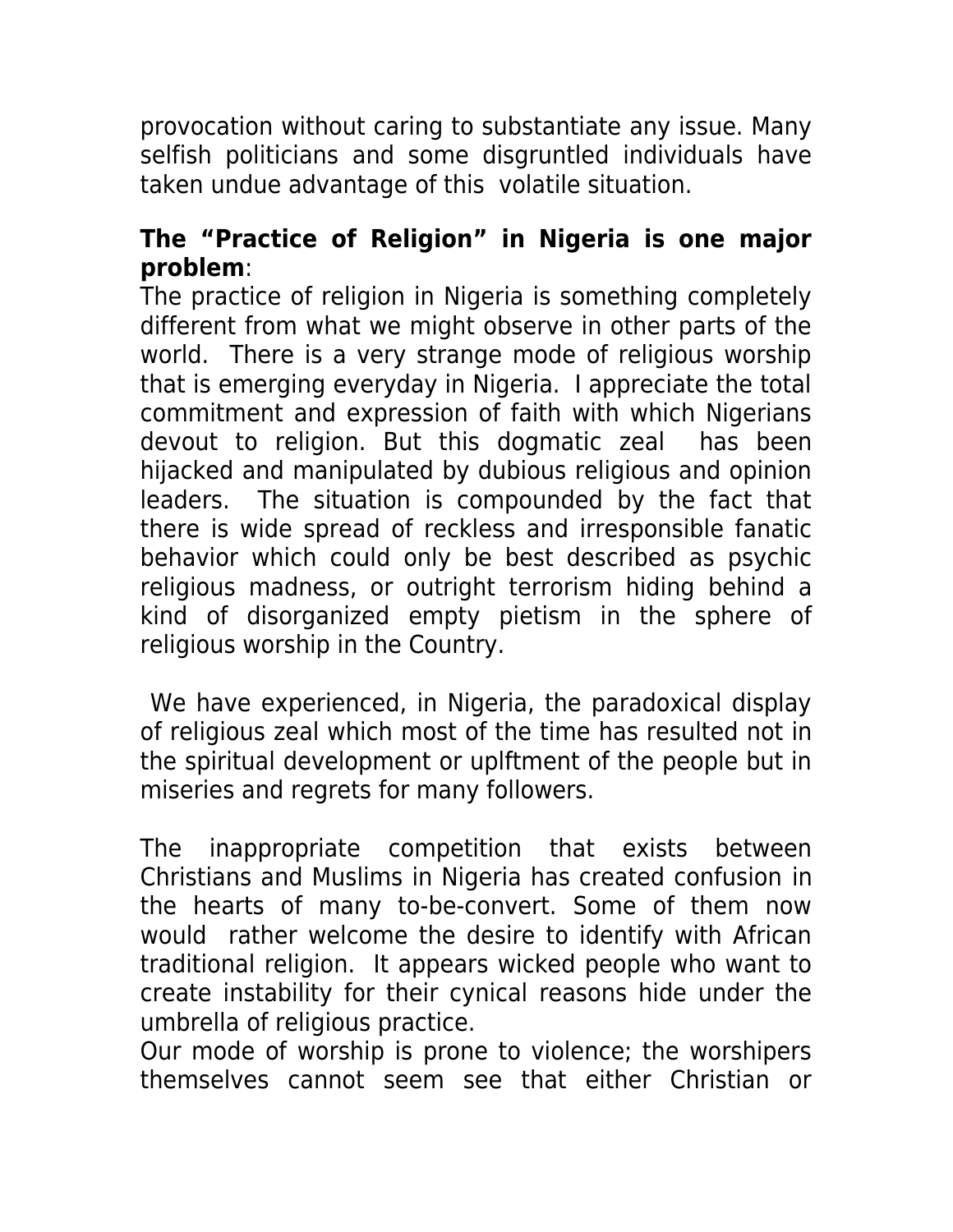Muslims. Christians, not being their neighbours' keepers, make too much noise on Sundays, not caring about the peace of their neighbors or other people who might need some quietness for a cool weekend. As if in a show of acquired noise generating machine, Muslims place powerful loudspeakers on top of their worship places, they themselves are not able to bear the loudness of the speakers, while playing tapes to all directions at the highest volume, knowing very well that the Mosques are in residential areas. It is now part of the They worship to first of all mount roadblocks on Fridays. The traffic hold up creates inconveniences for commuters and that can provoke many people. But people are afraid to complain because of the fear of being called a sinner, unbeliever.

On the issue of ethno-religious conflicts in Nigeria Intergender, an NGO, has clearly explained the dimension and forms conflicts are now taking in Nigeria.

"In Nigeria, more than ever before, differences based on ethnicity and religious beliefs are becoming more nearly drawn and redrawn. The return to democratic rule has opened up the possibility of individual and group expressions, people now define their world in "we versus them" terms and this has heightened the growth of violent conflicts across the country in the realization of the ideology being promoted. These conflicts are predominantly over issues of religious seclusion, ethnic superiority, boundary, status and political appointments. They have predictably led to several violent eruptions with resultant colossal loss of life and property across the nation".

"The incidence of poverty has increased, from 28.1 percent in 1980 – 20% in 1997 according to Otonti Nduka".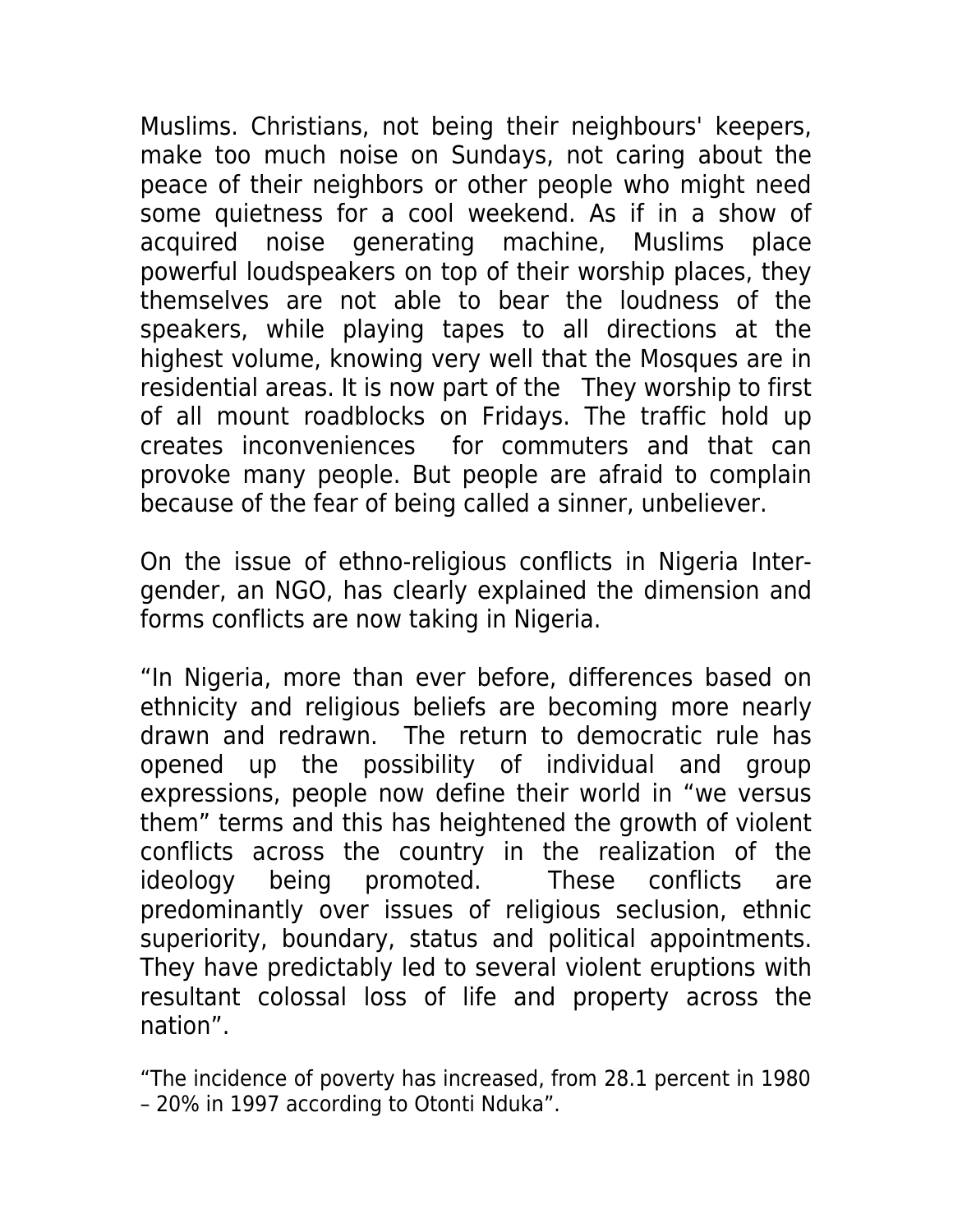Politicizing of Governments Institutions/Agents:

Governments are sometimes politicized and used against opponents. This has serious effects on the civil society. EFCC & ICPC were all politicized and used to fight opponents. It is also like setting up an institution, corrupting it and deceiving the public that it an institution that is fighting corruption. There was no reason for Ribadu, the head of EFCC, to collect N5, 000,000 from USA. The organization (EFCC) does not need one penny from anywhere to fight corruption in Nigeria. For him to complain that he has no enough money to fight corruption is to show that they are defeated right from the beginning. Indeed the US government should be accused for giving the money which is now used to deliberately punish the poor masses. It is better to use this money to support NGOs that are having programmes affecting the poor directly. One of the failures of EFCC was that mainly opponents of the government were picked. EFCC was involved in sponsoring the impeachments of State Governors. The pursuance of the State Governors while still in office is a failure known right from the start, because Ribadu is aware that they have immunity.

The issue of Mafias in the country:

Dr. Ayochia in reference to the Kaduna Mafia said that the Kaduna Mafia is "financially powerful, politically conscious, ambitious and even vicious group". Kaduna Mafia is a problem to the poor masses in Nigeria, and as long as they continue to exist, the poor man will continue to get poorer. It is a sort of deeply rooted structured corruption, planted by the British Colonial Administration. That is why former Governor of former Gongola State Col. Yohanna Madaki had to say that, if he could have his way, he would exhume Lord Lugards' remains from the grave, because Lugard was the person who betrayed the peasants, particularly in the North, otherwise the common man wouldn't have been suffering like this.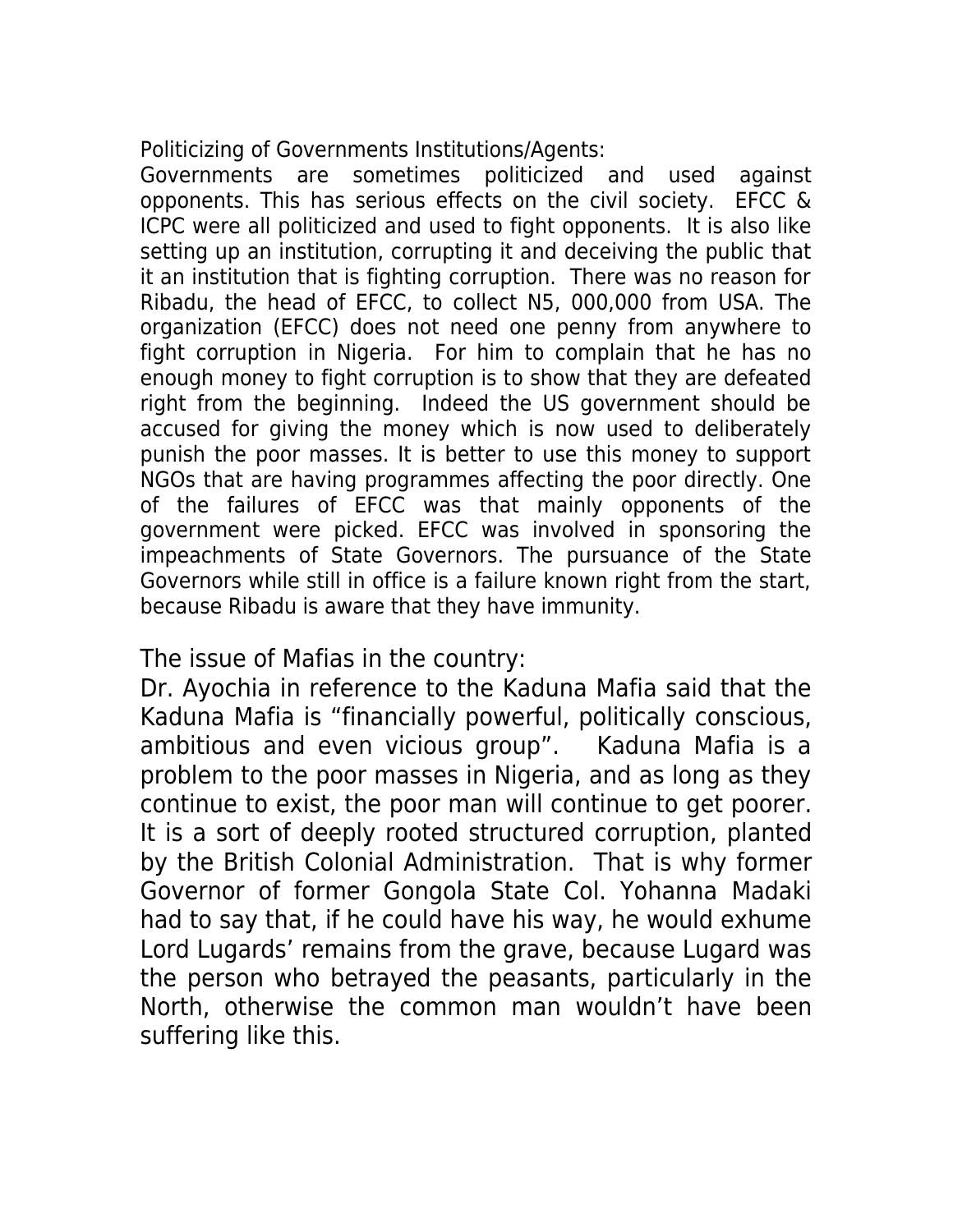In 1973, General Yakubu Gowon a Military head of State then, exhibited clearly his fear for the powerful north when he could not withstand the ferocity of the criticisms of the faceless mafia he had to change his position on the participation of women in election in Nigeria.

# **The extent of ethno-religious conflicts in Nigeria:**

In Nigeria, ethnic conflicts have very disturbing connotations and are sometimes easily perceived as the product of a struggle for power and wealth among members of constituent ethnic groups. The lack of proper management of manpower and resources usually explode into destructive violence. Ironically, most of the people in the rural communities, as far as I know, struggle for survival they are mainly concerned about their immediate needs. Usually someone, somewhere uses or manipulates them for his/her end. 'Ethnic conflict in Nigeria is also the product of the political or administrative policy of divideand-rule that mobilized and manipulated ethnic consciousnesses. The main problem with the Nigerian society is that whatever problem, conflict or crisis, it can quickly get religious coloration in no time.

- 1. The maitatsine riot in Yola (1984) claimed more than 1,000 lives, and more than 3,000 rendered homeless, still more than 100 million naira worth of properties were destroyed.
- 2. The Jukun–Tiv ethnic Conflict in the 1990's which claimed more than 2,000 lives, more than 4,000 people were rendered homeless & many people badly wounded, millions of naira worth properties destroyed.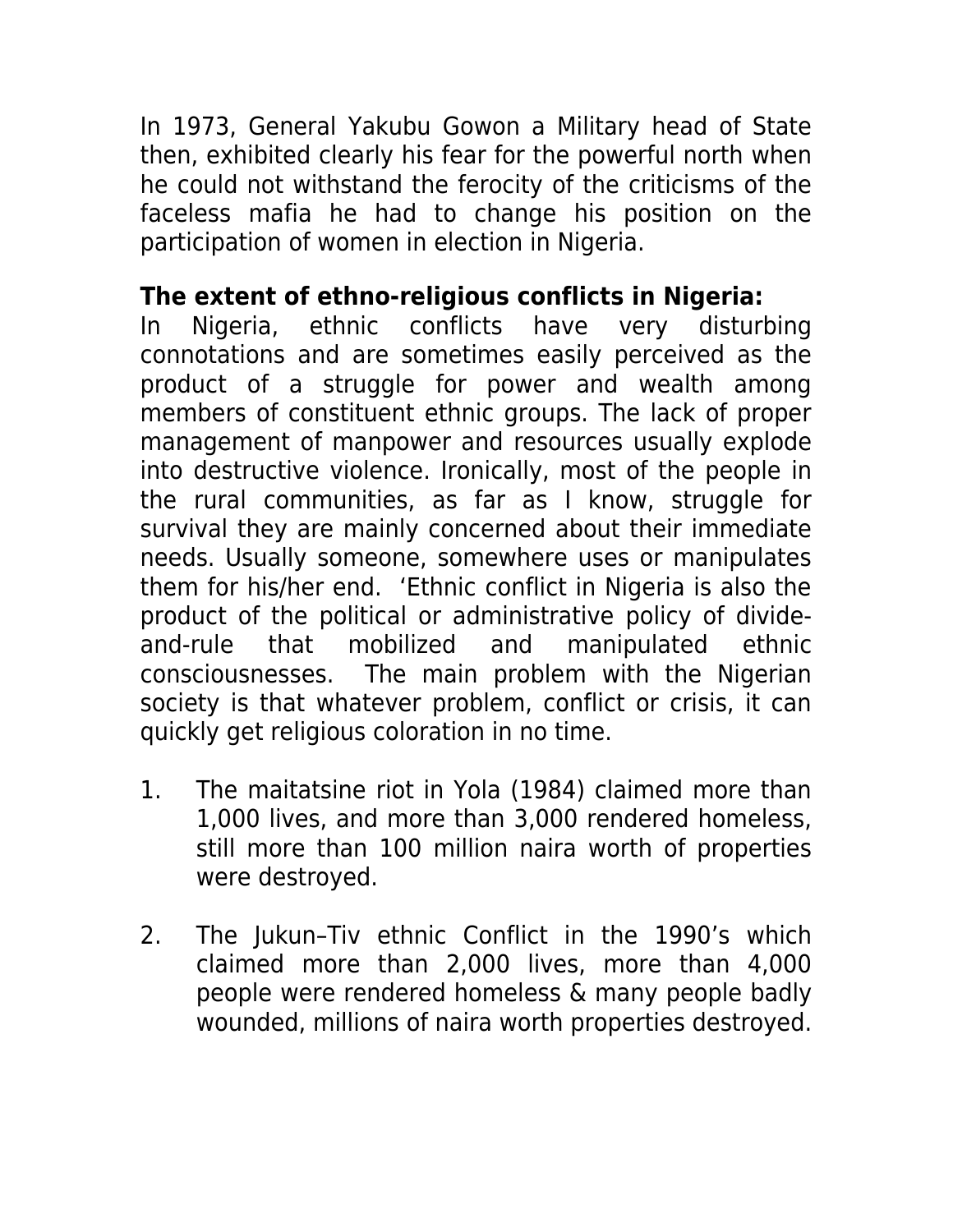- 3. The 1st  $\&$  2nd deadly conflicts in Numan; destroyed more than 800 lives, 2,000 casualties & properties destroyed.
- 4. The inter-ethnic conflict in Ganye between Chamba farmers & Fulani cattle settlers killed up to 6 people. Police station was later consequently destroyed (burnt) and properties destroyed in another separate violence.
- 5. The Jos crisis claimed more than 1,500 lives(official figures) but over 3000 estimated, Churches & houses destroyed. The number of displaced people was not accurately estimated, but was certainly large in number. The Bauchi State Government resettles not less than 500 people
- 6. The Gombe religious crisis claimed so many lives and properties. So many people displaced.
- 7. Bauchi religious crisis claimed so many people, so many Churches destroyed.
- 8. The Zangon Kataf Ethnic Conflict claimed so many lives – millions of naira-worth properties destroyed.
- 9. Riot over the Miss World Pageant claimed more than 200 people.
- 10. The issue of cartoon of Prophet Mohammed ignited deadly violence in many states in Nigeria, where more than 300 people lost their lives. A friend with whom we graduated from the Seminary lost every-thing. His Church building and the Pastorium were burnt to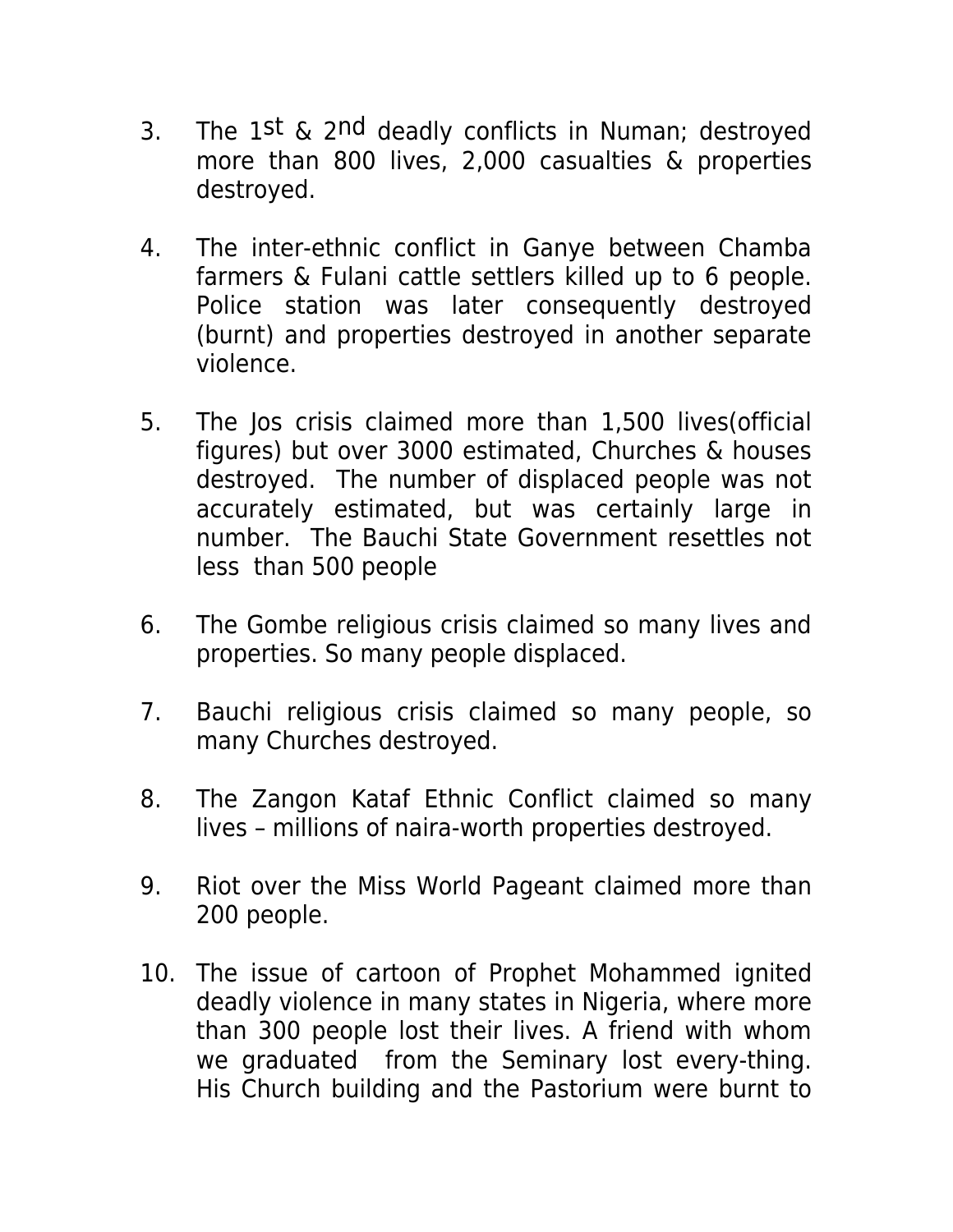ashes, and he narrowly escaped death after almost being hacked to death.

11. The Wase Communities, mostly the communities we are working with in Plateau State, were destroyed as a result of ethnic conflict (Fulani and Tarok). The villages were destroyed and most of the communities have ceased to exist.

We can go on and on, in Nigeria to mention even more deadly conflicts that has almost tore Nigeria into pieces. These destructive conflicts are almost becoming a normal thing in Nigeria. It doesn't disturb some people much anymore.

## **A Proposal for A Way Forward +++++**

Considering the loss of lives and the destruction of properties, it is necessary to say in the words of Francis Cardinal Archue that interreligious cooperation in the emerging situation is not optional. Cardinal Archue writes: "The emerging situation calls for joint action of people from different religions to promote justice and peace, to reduce or eliminate tension and extremism and to defend human dignity, and human rights, especially as regards to life and family. Inter-religious cooperation is not optional".

Since most of the conflicts in Nigeria; whether political or ethnic, usually end up bearing religious coloration and ends up between two religious (Islam and Christianity), there is need to give a closer watch or study of the two religions. There must be a serious deliberation on the issue of religion in Nigeria; how these two religions and any other religion should operate. Any religious group that abuses its freedom, the Nigerian government must be strong enough to intervene and arrest and bring to justice those involved.

Some key decisions and guidelines on religious issues in relation to public interest must be made very clear and strict methods to observe must be put in place to ensure strict compliance.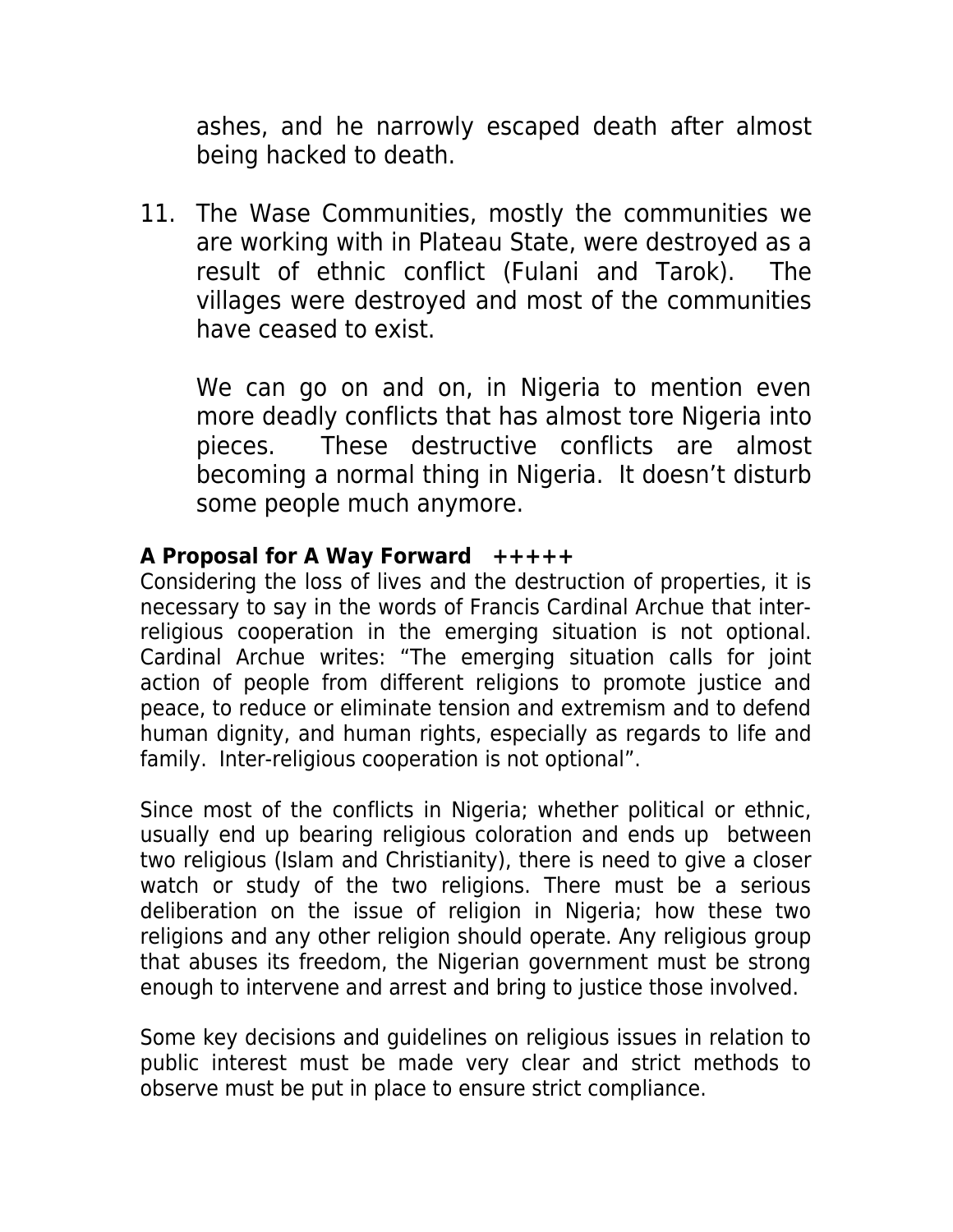At my interaction with a number of people in Nigeria; the general opinion is that a hard decision has to be made against religious groups in Nigeria: for example any religious group that starts a violent act or demonstration must be made to pay the cost of destruction created as a result of their action. Failure of which should result in the banning of that religion.

Religious freedom does not mean a practice at the expense of the lives or the peace of other people.

Nigerian Muslims and Christians are of the habit of polluting the atmosphere with noise through use of powerful loud speakers, which is mostly needlessly used without any control. These are some of the things that provoke anger and stimulate violent act. There must be serious restriction or strong law against that. There is also the problem of blocking access roads on worships days.This must be checked.

All religious Pilgrimages to all Holy places must be left in the hands of each religion. The government should leave every religious issue to each religious group. Otherwise there should be a Ministry of religious Affairs empowered to address all religious issues from the perspective of justice. This must be in line with equity and fair play.

Where there are structures or establishments in respect to religious – ethnic groups, and are not functioning; this must be studied and the results must be taken seriously.

For us to be comfortable and safe in Nigeria, the government should direct the activity of every religion as transparent as possible. Every thing must be made public (as much as possible) for public verification and scrutiny. Otherwise, Nigerian government should be completely free from religious affiliations and should make every religion completely independent and should strongly re-emphasize her secular nature as much as she can. The government should make it clear to every religion, her limitations and responsibilities in the country. The government should make it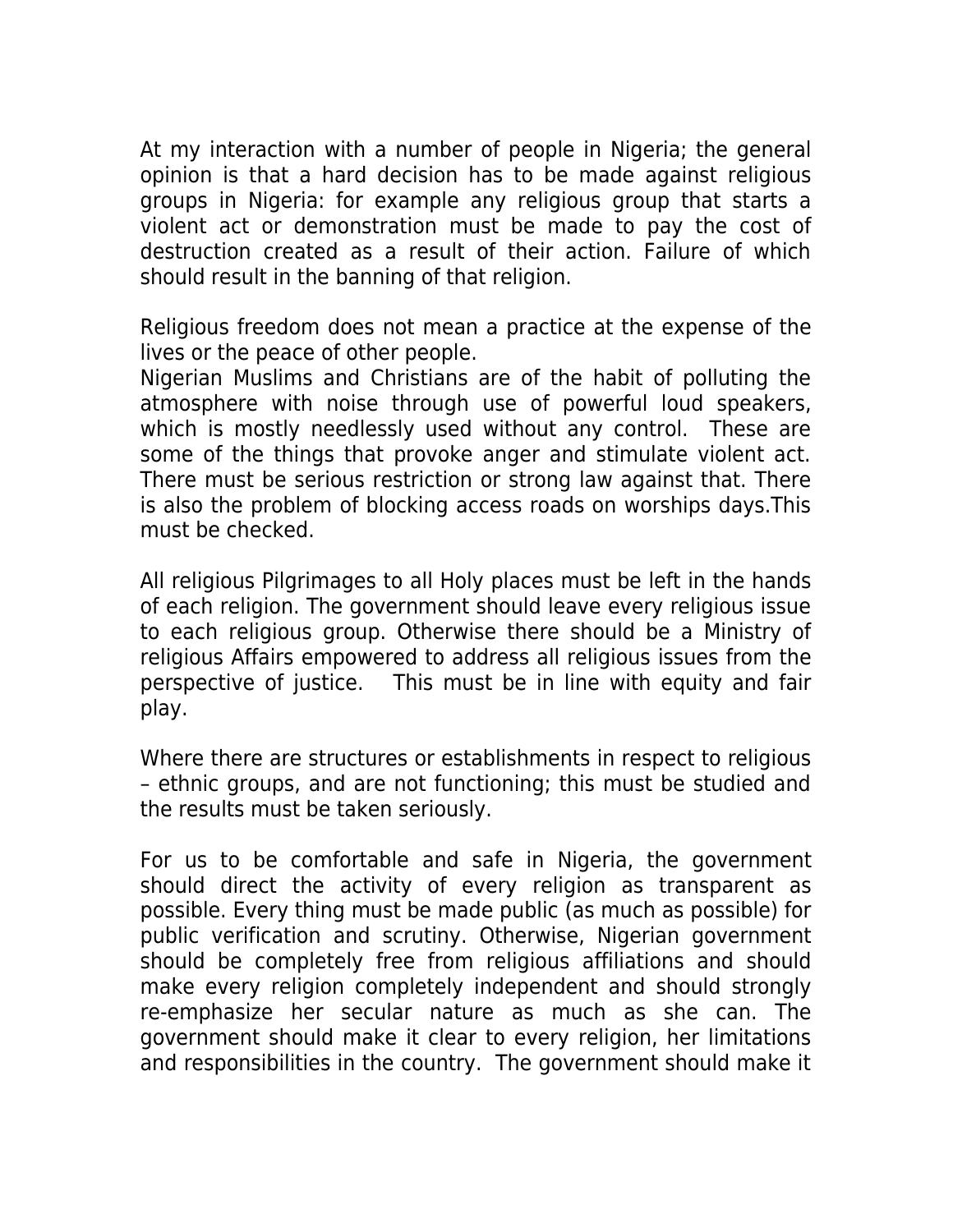abundantly clear as matter of policy where religion starts and where it ends in public life.

### *Christian-Muslim Mutual Relations*

Various programmes, which will bring Christians-Muslims together, should be continuously promoted. Communities could be brought together and be encouraged to jointly embark on a number of activities and projects. To diffuse emerging signs of conflicts, flash points should be sought and identified. People in these marked areas should be provided with a joint project to engage them especially in such a project of joint economic interest. They should also be given opportunities to embark on an exchange visits. Making communities to accept visiting each other's camp to see what the other is passing through creates a situation of empathy and warmth.

## **Adult Education & Literacy Programme**:

More than 70% of Nigerians are illiterates. So why don't we make adult education a priority programme? We need to provide opportunities for community members to learn how to read and write. We also need to take advantage of their coming together to provide ecumenical education, draw their attention on some critical social and religious issues that have to be taken seriously in order to promote togetherness and unity, and clearly discourage divisions.

There is every need for all Civil Organizations in Nigeria to put in place a reliable mechanism of ensuring justice. The effort of ensuring justice bestows peoples' confidence in the process of conflict resolution. We are all aware of the fact that to attain sustainable peace; the issue of justice has a great role to play. Our concern for peace is just not when we stop people from violent act, but how they live together with necessary capacities to handle their crisis the best way they can. There is a serious need to emphasize peace promotion to avoid the "fire brigade approach", which the Nigerian government is used to.

The **Poksum** Programme of JPRM: ++++++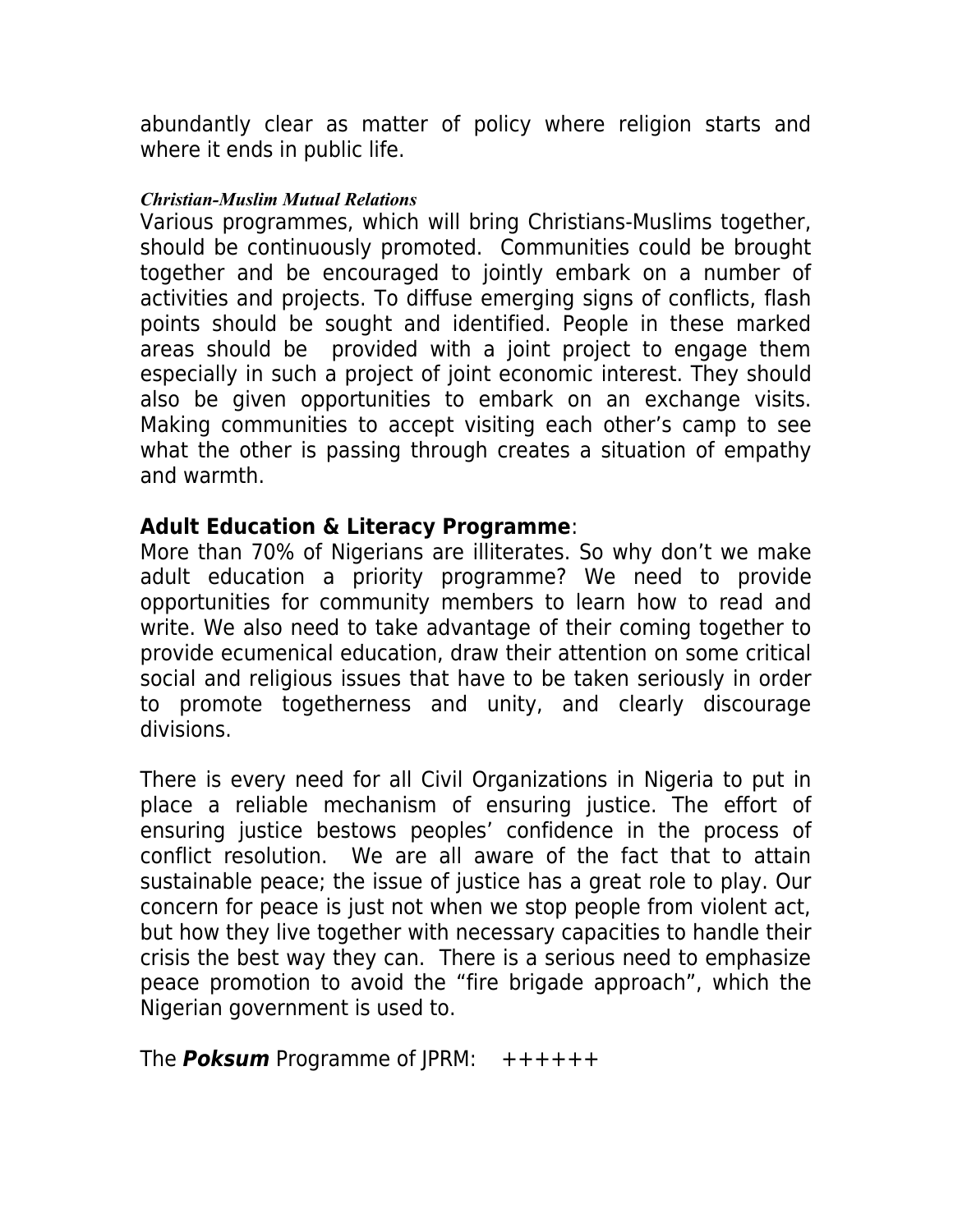This is the idea of bringing together conflicting communities or people that have signs or pointers to eradicate conflicts. They are brought to engage in a social or entertainment programme, which will make them discuss naturally and willingly. Certain difficult and sensitive issues are brought forward and talked away but in a lighter mood. The result of this type of free and natural discussion is used later as the basis of further discussions at conferences and interactive programmes. The programme is informal with no specific topics known to the attendance, and the attendance is not officially controlled. It is the programme officer that knows which issues are to be brought forward and which issues to leave out.

# **Dialogue for Peaceful Change:**

This is a formal peace programme, which JPRM has just newly adopted from Oikosnet. At the moment we have made it an integral part of the peace building/promotion programme. This is as a result of our participation in the peace network of the Association of Christian Lay Centres in Africa (ACLCA). A meeting is set, and certain learnt skills are adopted to facilitate the discussion. Dialogue for Peaceful Change (Dpc) is presently adopted and applied by members of the global Oikosnet, which JPRM is member through ACLCA.

Visiting Conflicting Communities, Meeting with victims, advocacy call on strategic leaders and prominent opinion leaders forms essential aspect of peace promotion activities. Also taking every step possible to visit those considered troublesome or "tough and dangerous ".

The need to resuscitate and integrate African traditional method of conflict resolution in the widely Western Method is now seriously lauded by WANEP, ACLCA Peace Network etc. The call to resuscitate the African traditional method of conflict resolution is necessitated by the present fact that globalization poses enormous challenges to Nigeria and African communities at large, especially its spiritual void-ness. Wanep call it "**Trado-African Conflict Resolution Methods.**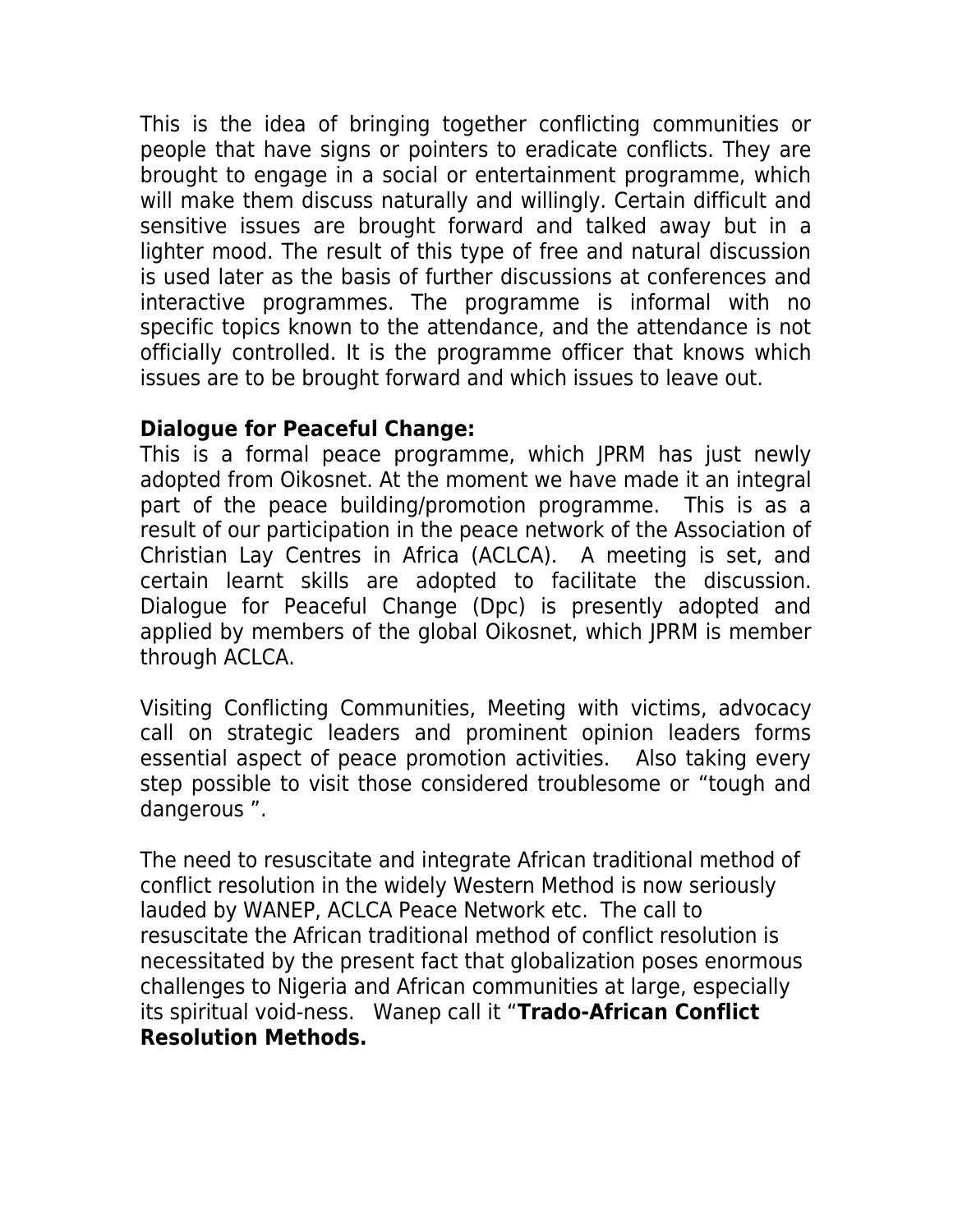*In Africa the participation of the community in resolving issues or conflicts is very essential. The Chamba people refer to that as* **Mumpirikenen**. *The issue of resolving conflict in the trado-African methods makes it impossible to handle it as an individual issue. In the present dispensation the issue of involving many actors is an essential aspect of attaining sustainable peace.*

In the African setting the issue of educating the Children on the traditional knowledge of peace is always mandatory. The aspect is when children are also taught what to avoid who to fear and who to they must try to remain at peace with. Nowadays we lack peace education in our school syllabus. Children and the youths hardly have anytime from home to learn about peace. The culture of peace is less promoted. It is in view of this that JPRM has great emphasis on peace education in her 41 adult education classes. JPRM has emphasized peace education as an important aspect of sustainable society and community.

It has been observed that one of the main reasons for constant religious and ethnic

Conflicts in Nigeria especially in Northern Nigeria, and consequent set back has

been "--- the unnecessary manipulation of superficial differences such as ethnic and

religious divergences".

## **Declare a Decade of Nonviolence in Nigeria:**

To effectively understand the Nigerian context of the Ethno-Religious Conflicts and to formulate lasting solutions, there is need to organize biannual (well planned) inter-ethnic and inter-religious conferences. These will include down to earth presentations brought down to the level of the average Nigerian. This should continue for a decade. A committee that will work full time for that and will do no other work other than the planning and coordinating the conference activities, sharing and distributing the outcome of the conference. It must be a free and frank, safe and secured conference. Such conference has already been sounded in the publication of Dr. Ityavyar.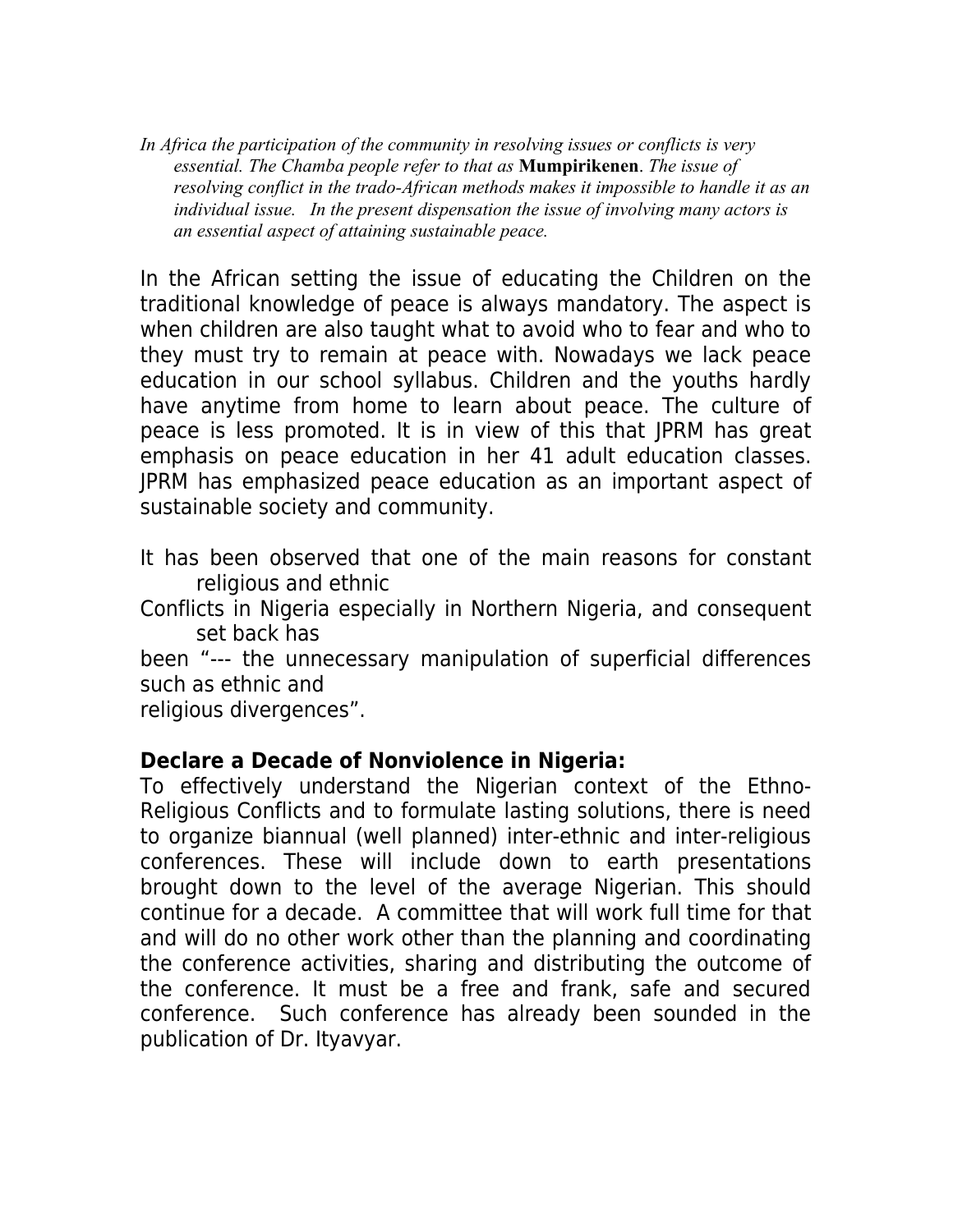On the issue of poverty, there is no alternative; something just has to be done to alleviate poverty in Nigeria. If the developed countries don't see the call necessary now, the repercussions will be too expensive in lives and stability of the entire continent in the not too distant future. There is a Hausa saying that goes **"wanda ya kwana lafiya shi ya so"** The poor masses in Nigeria have nothing doing and they must survive, through legitimate but most often, criminal ways. When they are pressed, committing a crime and corruption becomes a wise decision to save your life. Ayida in his submission on Nigeria explains this; "There is too much human misery around. The emisceration of the rural poor and the pulverization of urban dwellers are demonstrated in the apparent lack of collective will to survive, has gone too far. It is difficult to imagine how the urban poor survive today.

## Conclusion

It is a biblical exhortation that we must "Depart from evil, and we must do good; we must seek peace, and we must pursue it" (Ps 34:14) Peter making reference to the position of the Psalmist against evil has to make it very clear for the followers that if anyone love life let him/her turn away from evil, let him turn away from evil, and do good; Let him seek peace, and pursue it (1Pe 3:11). It is enough to advice Nigerian Preachers/religious leaders, public figures to listen to the above message of the scripture. (ASV)

"Poverty is responsible for many evils; poverty is defined in the dictionary as absence of everything that makes a person happy". If that is the case we must tackle poverty and ensure that every one is at least comfortable in terms of what to eat. The Mission of the Lord Jesus Christ on earth was very clear: He was anointed to preach the good news to the poor, to proclaim the freedom of the captives, the recovery of sight to the blind, to set free the down trodden and to proclaim the favorable year of the Lord (Lk.4: 18). We have made the mission of Christ so difficult in many parts of the world by our oppressive economic policies. Instead of freeing the down trodden we have entangle them in a wicked system and the downtrodden are still crying because of the shackles of poverty that we have put on them. If we are Godly people I think time is over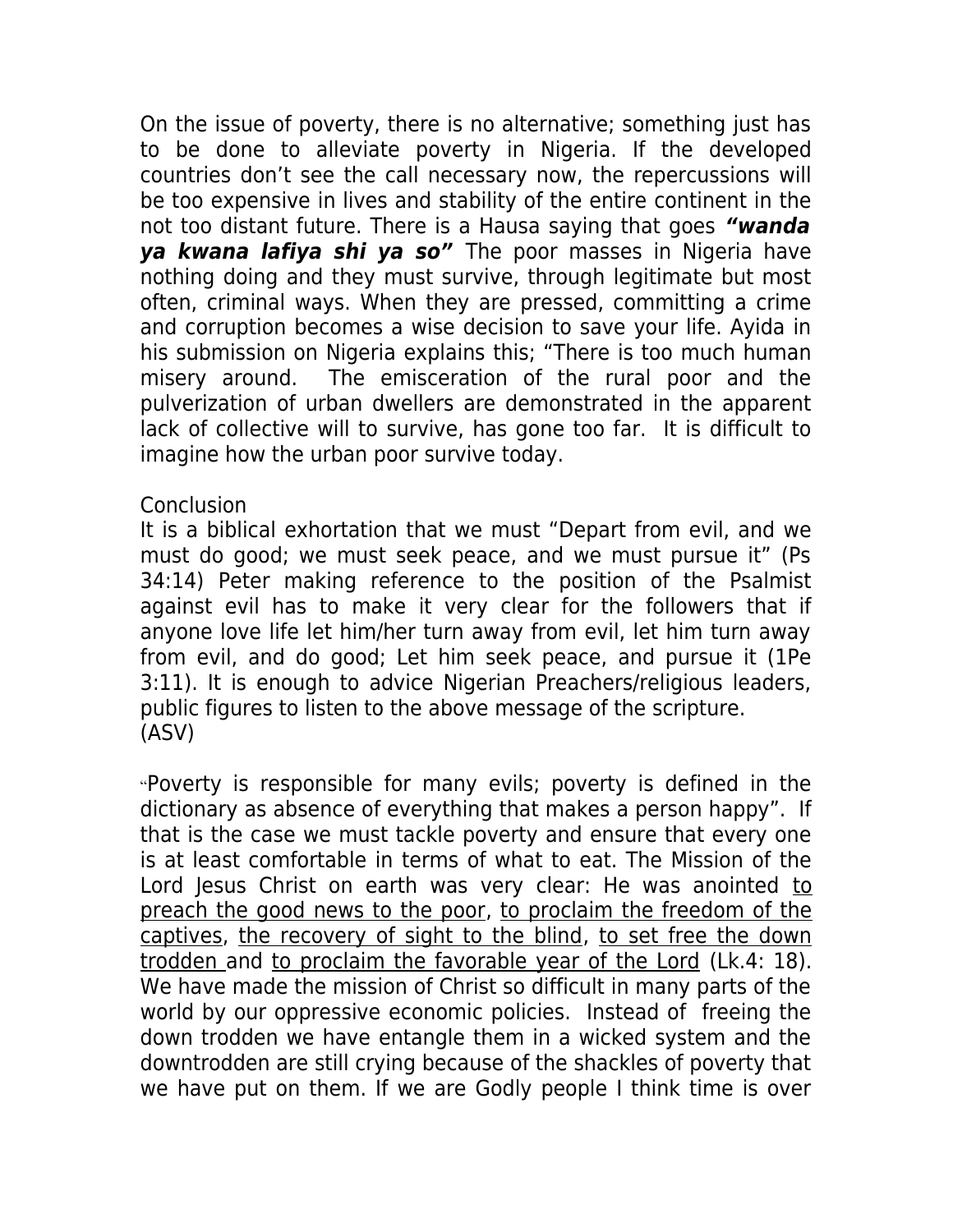due for us to use all our wealth sacrifice our enjoyments to set free the people that are enslave with the shackles of poverty.

Once more I would still like to refer to another reference of the Bible. "There must be no poor among you" How do we understand this? How do we explain this to ourselves in this world? Are we all people of God? Or do we just look at issues only within our exclusive camps? If we are all one people of God then we must listen to the cries of people from around the world. The Bible is aware of the consequence of having the poor among you. If you continue with your unjust economic structures and destructive monetary policies, you will continue to have more and more poor people among the nations of the world. And the more they are growing in number the more you will continue to have restlessness.

………………………………………………………………………………………… . . . . . . . . . . . . . .

# **REFERENCES**

Abashiya, Chris Shu'aibu & Ulea, Ayuba Jalaba, 1999 Christianity & Islam: A Plea for

Understanding and Tolerance. Jos: Holma Press,

Abdu, S.A. 2004 Invitation to Peace & Conflict Management in Nigeria Jos: University of Jos Press Limited,

Achebe, Chinua. 1983 The Trouble with Nigeria Enugu: Fourth Dimension Publishers

Alubo,Ogoh. 2006 Nigeria: Ethnic Conflicts and Citizenship Crisis in the Central Region. Ibadan: PEFS

Ayida, Allison A. 1990 Rise and Fall of Nigeria, Malthouse Lagos:Press Limited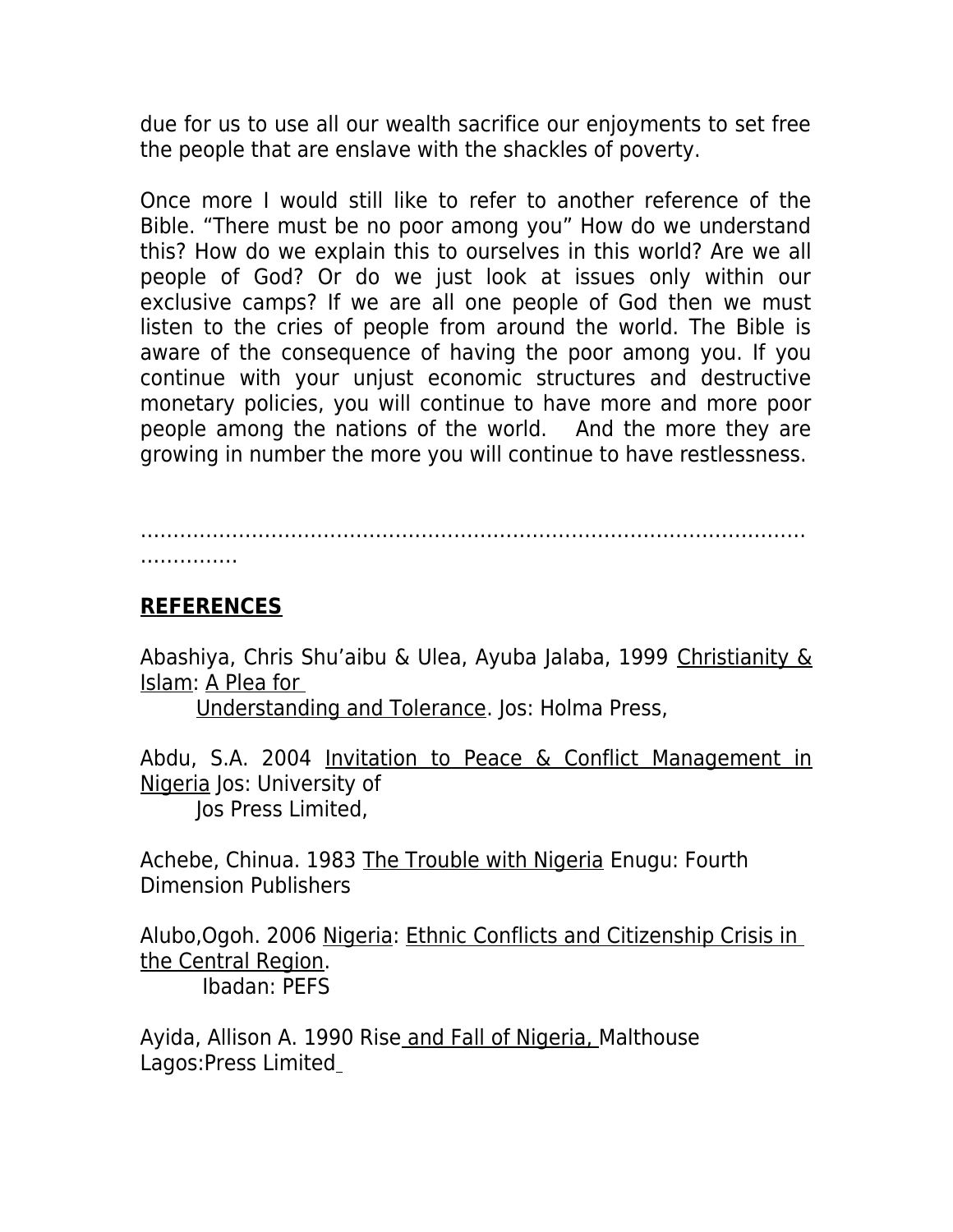Ashafa, Ustar Muhammad Nurayn & Wuye, Evang. James Movel 1999 The Pastor and

Imam: Respectively to Conflict. Muslim/Christian Youth Dialogue Forum, Lagos:

Ibrash Publications Centre

Babawale, Tunde(ed) 2003 Urban Violence, Ethnic Militias and the Challenge of

democratic consolidation in Nigeria. Lagos: Malthouse Press Ltd.

Bala, J. Takaya and S Onnie Gwanle Tyoden 1987, The Kaduna Mafia: A study of the

Rise, Development and Consolidation of a Nigerian Power Elite Jos: University

Press.

Best, Shedrack Gaya nd Introduction to Peace and Conflict Studies in West Africa.

Ibadan: Spectrum Books Ltd.

Boer, John H. 1982 Kai da Dukiyarka: Ayoyi daga cikin littafi mai Tsarki, Jos: Institute of

Church and Society (ICS)

Boer, Jan H. 1992 The Church and the External Debt: Report of a Conference held in Jos

Nov. 26-30, 1990. Jos: Institute of Church & Society

Boer, Jan H. 1992 Caught in Middle: Christians in Transnational Corporations. Jos:

Institute of Church and Society

Ityavyar, Dennis & Zacharys, Gumdu 2004 Muslims / Christian Dialogue on Peace in Jos,

Jos: Inter-Gender,

Ityavyar, Dennis, Tyohia, Alfred & Zacharys Gumdu 2006, Christian – Muslim Peace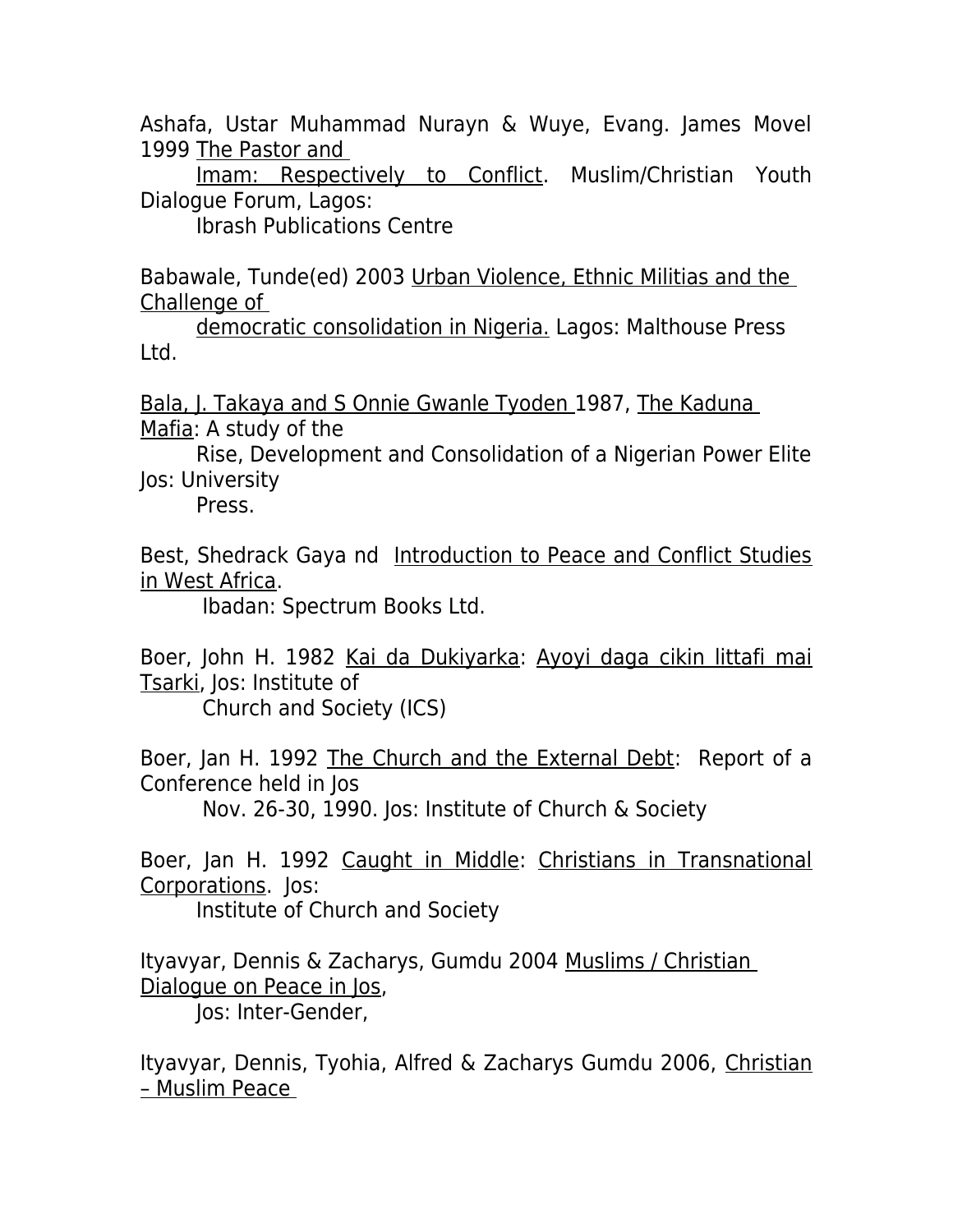Dialogue in Jos and Kaduna: A Rapid Assessment Report, Jos: Inter-ender.

Ityavyar, Dennis , & Zacharys, Gumdu,(nd) Stake Holders in Peace and Conflicts: A case

 of Ethno-religious conflicts in Plateau & Kaduna, Jos:Nigeria Inter-Gender

Ewukwu, Elochukwu E. (Ed) 1996 Bulletin of Ecumenical Theology: Grass Root Women

Arise, Enugu: Ecumenical Association of Nigerian Theologians

Gaiya, Musa A.B. 2003 Honourable Justice J.H. Dandaura: Apostle of religious Harmony,

Jos: University of Jos Press

Joel Hilliker 2007, Failing to Confront Evil Jos:Today's' Challenge, Vol.2 No.5, May

Gandhi, Legadish (and others Ed) 2002 Peace & Reconciliation; Asian African Inter-Faith:

Partnership Perspective, Chennai: ACISCA

Gofwen, Rotgak I. 2004 Religious Conflicts in Northern Nigeria and Nation Building: The

 Throes of two Decades 1980 – 2000 Kaduna: Human Rights Monitor

Ghut, Thomas 2005 Ethnicity and Settler Question in Jos and environs Jos: Mono

Expressions Ltd.

Hancock, Graham 2004 Lords of Poverty, Camerapix Nairobi: Publishers International

Ityavyar, Dennis A. & Ityavyar, Nancy N. 2002 Political Participation of Nigerian Women.

Inter-Gender Monographs series No. 2. Jos: Inter-Gender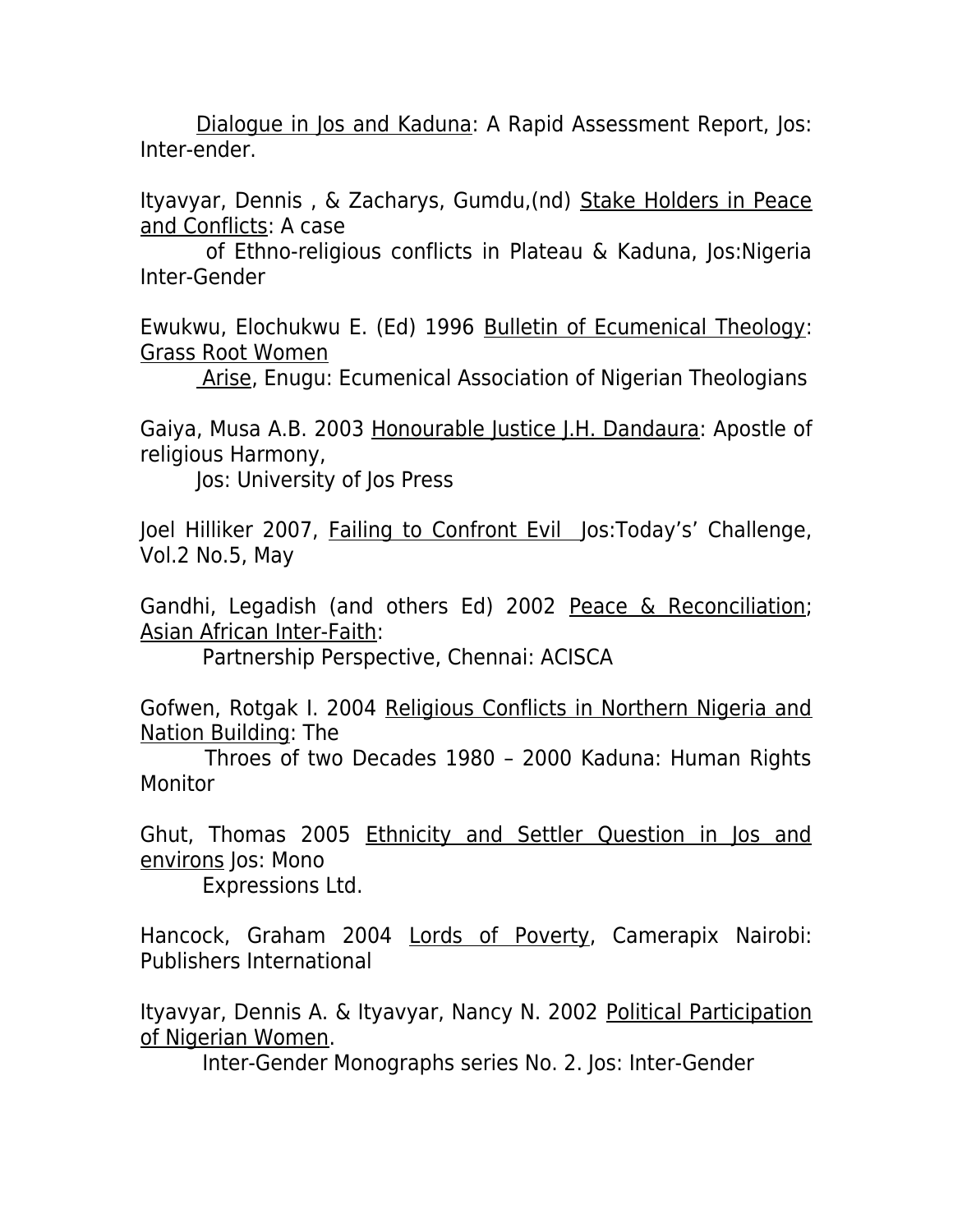Ityavyar, Denis and Others 2004Advocacy for Peace in Kaduna and Plateau States,

Nigeria. Jos: Inter-gender

Jibo, Mvendaga. 1996 Politics Mass Media & National Development, Jos: Malthouse

Press Ltd.

Kwande, Stephen and others, 2003 Plateau Crisis: A Journalist Perspective Jos: PPC

Chapel,

Nankin, Bagudu esq and Dakas C.J. Dakas esq (Ed.) 2001 The Right to be different:

 Perspectives on Minority Rights, the Cultural Middle Belt & Constitutionals in

Nigeria, LHR Jos.

Nduka, Otonti 2006 The Roots of African underdevelopment and other Essays, Ibadan:

Spectrum Books Ltd.

Nnoli, Okwudiba, 2003 Ethnic Violence in Nigeria: A Historical Perspective

Oyeshola, O.P. Dokun 2005 Conflcit and Context of Resolution Ile Ife: Obafemi Awolowo

University Press Ltd

Rosemary Goring (ed) 1992 Dictionary of Beliefs and Religions: A comprehensive guide to

World Wide Faiths, Edinburgh: Wordsworth Reference

Scott, Ernest F. 1946 Man and Society in The New testament New York:

Charles Scribner's Sons,

The New International Webster's Comprehensive Dictionary of the English Language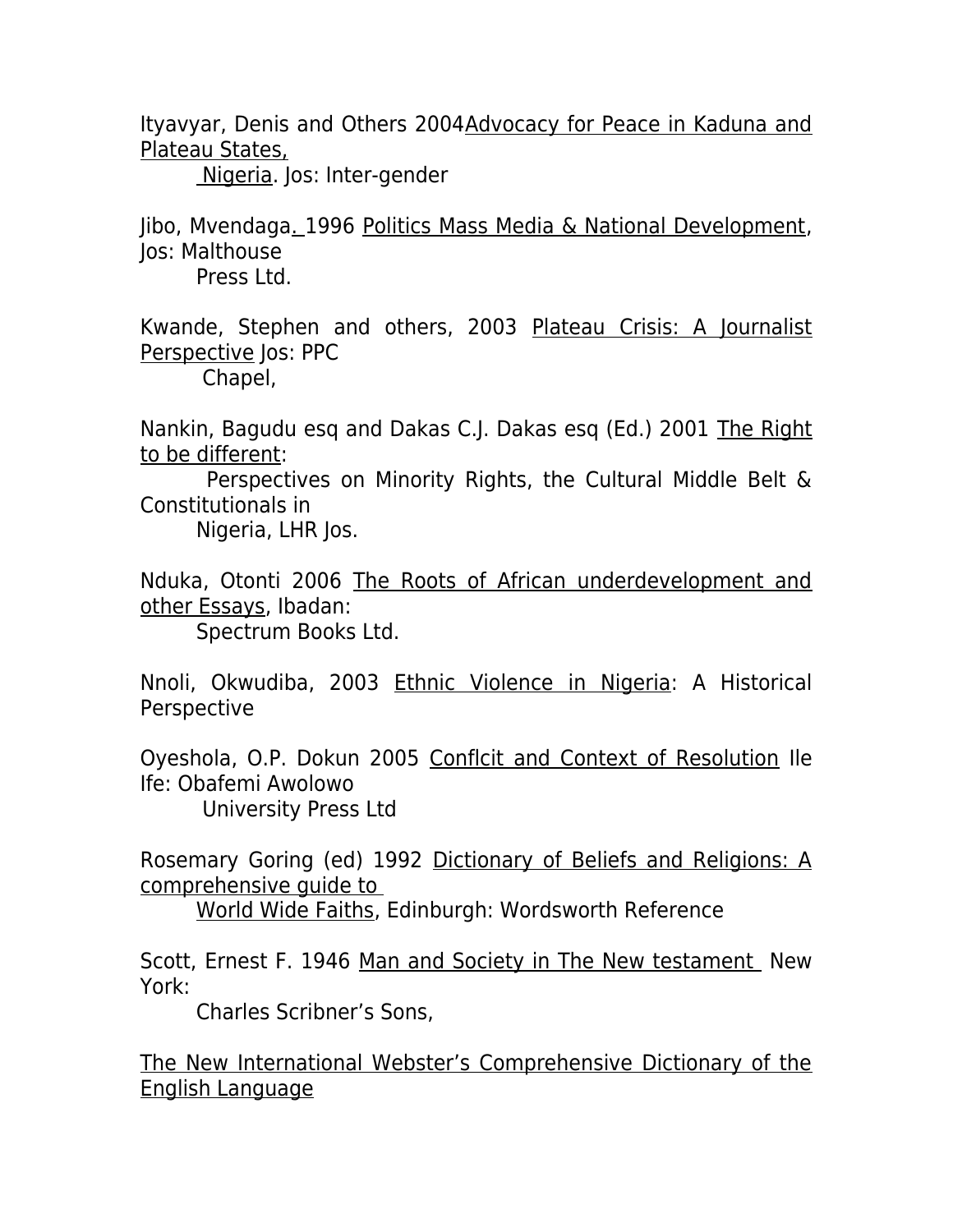2003 (Encyclopedic Edition) 3<sup>rd</sup>. ed. Columbia: Trident Press International

The New Open Bible (New American Standard Bible) 1990 Nashville: Thomas Nelson Publishers,

Umar, Sahid, 2006 Grassroots Governance in Nigeria: Selected Speeches of the Pioneer National President of ALGON, , Lagos: Ejalonimu Graphics

#### **xxxx**

### **Civil Society Political Consolidation, and The Challenges of Ethno-Religious Conflicts: Proposals for A Contextual Conflict Resolution in Nigeria**

#### **BY REV. HABILA M. ISTIFANUS**

Nigeria, a multi-religious society, diverse cultures with numerous & different ethnic identities have also multi-facets of complicated and destructive conflicts, possibly more than any country in West Africa, if not in Africa as whole. The 6th largest world producer of crude oil is also one of the most populous countries in Africa, is also listed as the  $6<sup>th</sup>$ . Most corrupt countries in the World by transparency International. More than 70% of the population is still uneducated. The life expectancy of an average Nigerian is soon not going to exceed 45 years in few years to come, as a result of inadequate health care in the Country according to WHO.

#### **A short Appraisal of Civil Society Organizing in Nigeria**

Government has not in the real sense of it recognized civil organization and the huge repertoire of knowledge that resides within the sector is good enough to contribute to the development of the Nigeria state. Till date civil groups are treated with disdain, and are often referred to as trouble makers and rubble rousers in the politics of development (according to John Muro). Successive Governments view the full participation of Civil Society in democratization of the country with suspicion. There are so many civil organizations in Nigeria that have contributed so much to the well being of the masses during dictatorship regimes in Nigeria, but whether that has made much sense to successive governments in Nigeria is another thing.

# **The Causes of conflicts in Nigeria**

**The Christian:**

"Jesus fought no wars, conquered no earthly kingdoms, commanded no army, yet he rules in the hearts of millions of men and women by his offer of love, reconciliation and peace with God, --- Jesus is the epitome of peace --- Jesus is the Prince of Peace. Jesus never commanded his followers to go to war for any reason; to the Christians therefore no war is holy if it involves bloodshed."

#### **The Muslim:**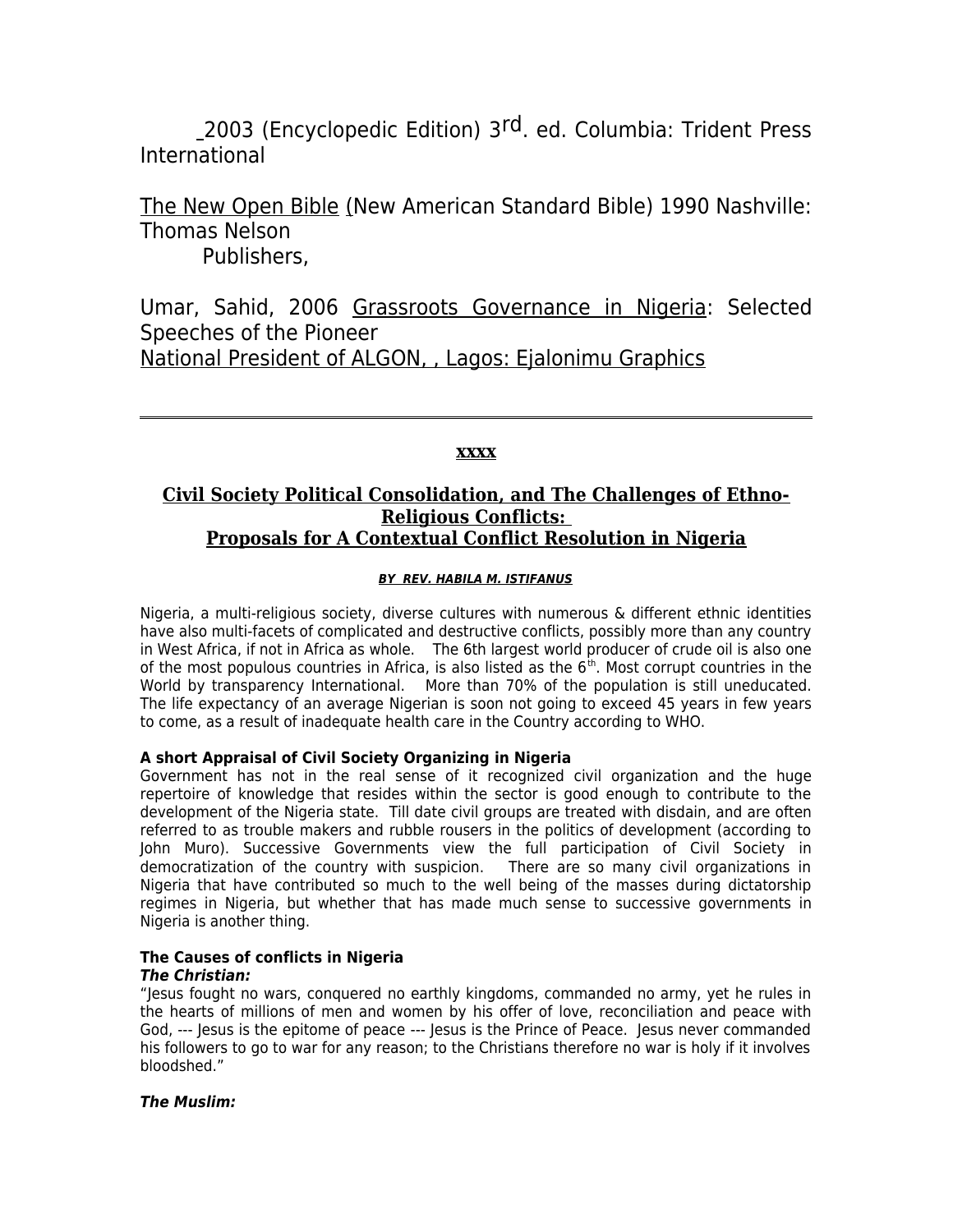"Peace is indeed the most indispensable principle, which Islam deeply plants in the minds of Muslims; peace therefore became part of their nature. The 'word Islam is peace', "--- Islam attaches great importance to this value "peace" and that forms an integral part of the Islamic belief system".

Hearing the above one would agree with Rev.Okezie that, "war and riots are indication that people are acting according to the wickedness of their evil hearts and not according to the will of the God of peace". Then the Nigerian case needs more indebt and careful studies.

The major problem that is aggravating Nigerian situation is weak government. It is observed that the Nigerian Governments (including military regimes) have always been intimidated by the power elite of Northern Nigeria, and for that matter the Governments never challenges most of the religious riots in Northern Nigeria or no serious attempt is made to bring the perpetrators to justice. In fact it was becoming too clear that in Nigeria, every Government that wants to survive and live well, must recognize and identify the Faceless Kaduna Mafia. It was becoming a popular notion that **'the fear of Kaduna Mafia is the beginning of wisdom**'. In fact the Federal Government with its might and with the power of its constitution could not protect **Amina Lawal** who has to seek refuge out of the country.

The general attitude of Muslims towards Arabic writing: religious or non religious. Muslims in Nigeria treat any writing in Arabic as sacred and the scholars in Nigeria have not been able to educate the public (especially the vulnerable youths) that Arabic is also a language which is spoken by others and could be learnt by any person as a language of communication. There is a clear fear by legislators to touch the issue of religion, by past governments. Even civil society organizations are afraid to touch the issue of religion.

**The Bastardization Local Governments by States**: The former President of the Association of Local Governments of Nigeria (ALGON), Late Joseph Jela in 2000 clearly confirmed that. "… the existing local government system in the country was greatly abused; its voice was muzzled and its plans scuttled." The States are making Local Government unsuitable for the desired growth. In this regard Ubasanjo & Nuhu Ribadu must be praised for their seriousness to help the Local Governments.

#### **The "Practice of Religion" in Nigeria is one major problem**:

The situation is compounded by the fact that there is wide spread of reckless and irresponsible fanaticism which could only be best described as psychic religious madness, or outright terrorizing attitude hiding behind a kind of un-organized empty pietism in the sphere of religious worship in the Country.

### **Politicization of Government Institutions/Agents:**

Essential government institutions are politicized: EFCC & ICPC) were all politicized (at least as the public sees it) and used to fight political opponents. It was widely criticized that they were involved in sponsoring impeachments of State Governors. The pursuance of the State Governors while still in office was not the best approach right from the start, because EFCC was aware that they have immunity.

#### **International Community**:

The unjust world economic order accounts for more than 60% of the African situation today. And unless the so call world powers decides to change things – Africa will continue to experience poverty and instead of reducing conflicts and violence it will continue to be on the increase.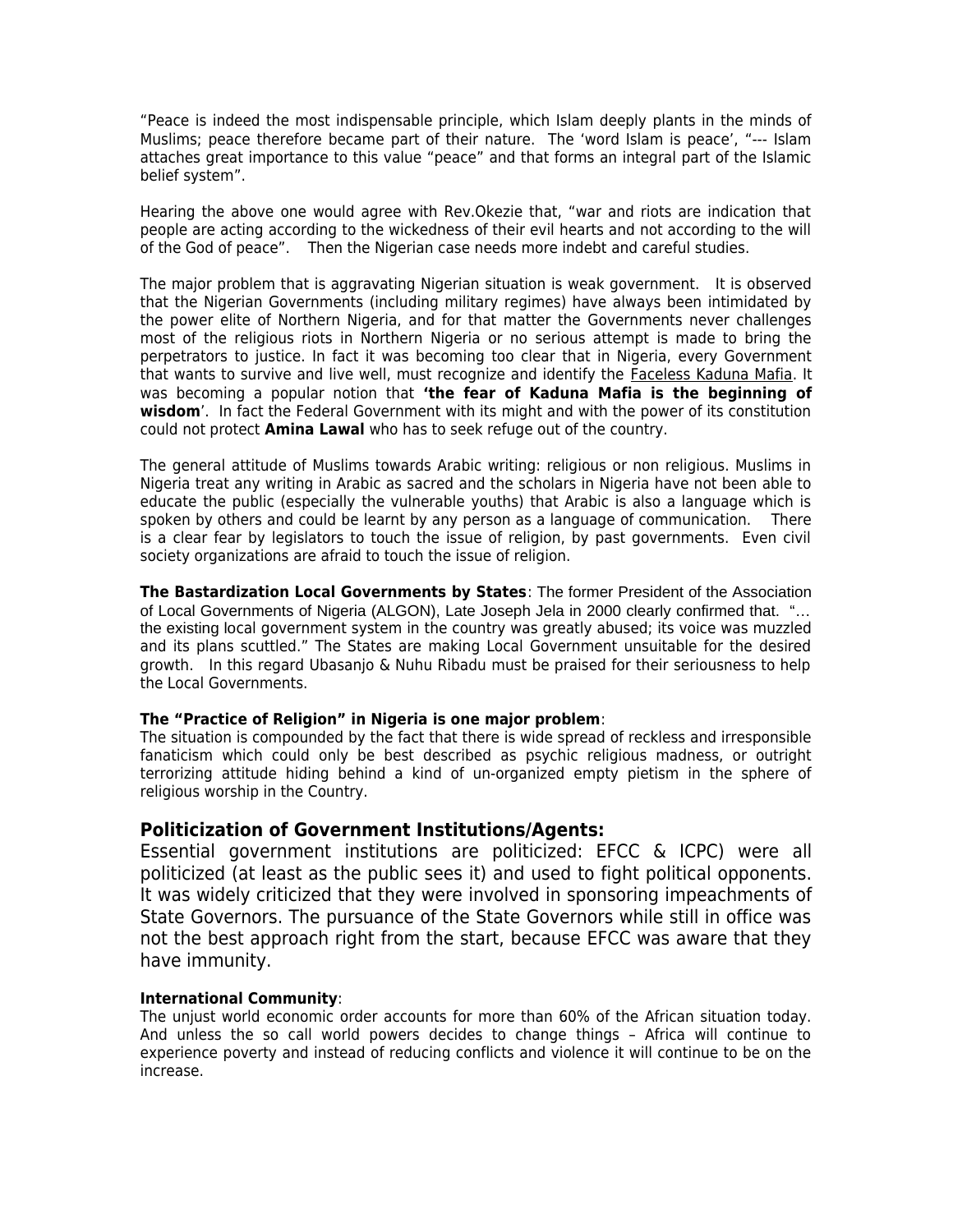**The issue of Mafias in the country:** Kaduna Mafia: "financially powerful, politically conscious, ambitious and even vicious group." is a problem to the poor masses in Nigeria. It is a sort of deeply rooted structured corruption, planted by the British Colonial Administration. That is why former Governor of former Gongola State Col. Yohanna Madaki has to say that, if he could have his way, he would exhume Lord Lugards' remains from the grave, because Lugard was the person who betrayed the peasants, particularly in the North, otherwise the common man wouldn't have been suffering like this.

#### **A Proposal for A Way Forward**

 There is need for a joint action of civil society organizations and all the religions to what to do on the issue of peace and justice in Nigeria: to eliminate extremism, and to **defend human dignity, and human rights at all costs**. Some key decisions and guidelines on religious issues in relation to public interest must be made very clear, and strict methods to observe them must be put in place; to ensure strict compliance. Any religious group that starts a violent act or demonstration must be made to pay the cost of destruction made as a result of their action. Failure of which should result in the banning of that religion.

There must be serious restriction or strong law against the use of loud speakers & blocking of access roads on worships days. There must be a Ministry for religious Affairs empowered by law to address all religious issues from the perspective of justice, to be led and run by men & women of proven integrity.

The government should direct all activities of the various religions be made transparent. Every thing must be made public for public verification and scrutiny. The government should make it clear to every religious group her limitations and possibilities in the country. Make it clear as a matter of security where religion starts and where it ends in public life.

Functional Adult education that will also provide peace & ecumenical education must be given a serious consideration. There is a serious need to emphasize peace promotion to avoid the fire brigade approach, which the Nigerian government is used to. Peace is not promoted in Nigeria, it is enforced and such is an artificial peace. It is in view of this that JPRM has put great emphasis on peace education in more than 41 adult education classes.

**African traditional Conflict Resolution Methods must be revived:** The need to resuscitate and integrate African traditional methods of conflict resolution in the widely Western Method is now seriously lauded by WANEP, ACLCA Peace Network etc. The call to resuscitate the African traditional method of conflict resolution is necessitated by the present fact that globalization pose enormous challenges to Nigeria and African communities at large, especially its spiritual void-ness. WANEP call this **Trado-African Conflict Resolution Methods**

*In Africa the participation of the community in resolving issues or conflicts is very essential. The Chamba people refer to that as* Mumpirikenen**.** *The issue of resolving conflict in the trado-African methods makes it impossible to handle it as an individual issue. In the present dispensation the issue of involving many actors is an essential aspect of attaining sustainable peace.*

**Declare a Decade of Nonviolence in Nigeria:** Organize biannual well planned inter-ethnic and inter-religious conference, down to earth presentations, but brought down to the level of the average Nigerian. This should continue for a decade. A committee that will work full time for that and will do no other work other than the planning and coordinating of conference